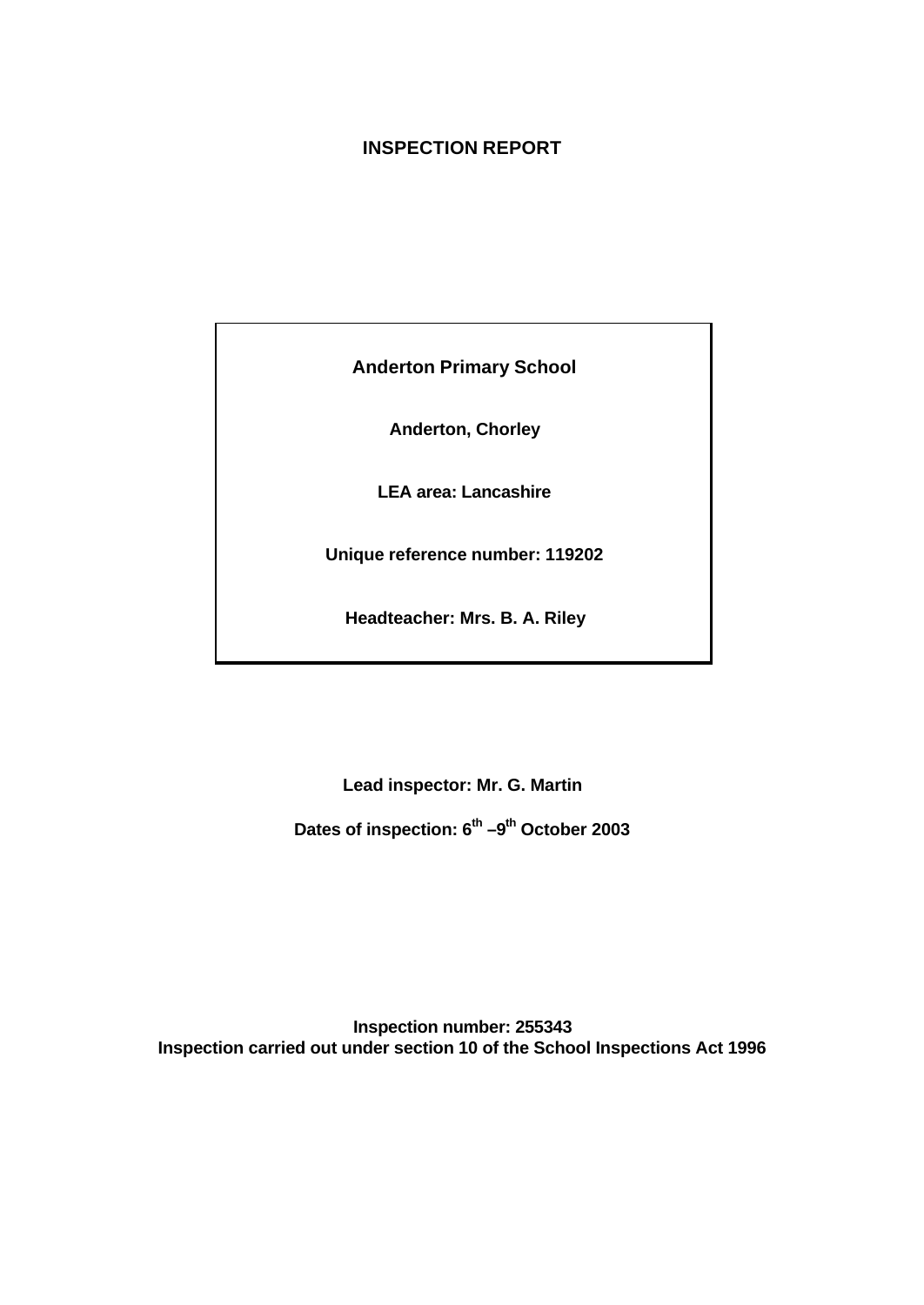# © Crown copyright 2004

This report may be reproduced in whole or in part for non-commercial educational purposes, provided that all extracts quoted are reproduced verbatim without adaptation and on condition that the source and date thereof are stated.

Further copies of this report are obtainable from the school. Under the School Inspections Act 1996, the school must provide a copy of this report and/or its summary free of charge to certain categories of people. A charge not exceeding the full cost of reproduction may be made for any other copies supplied.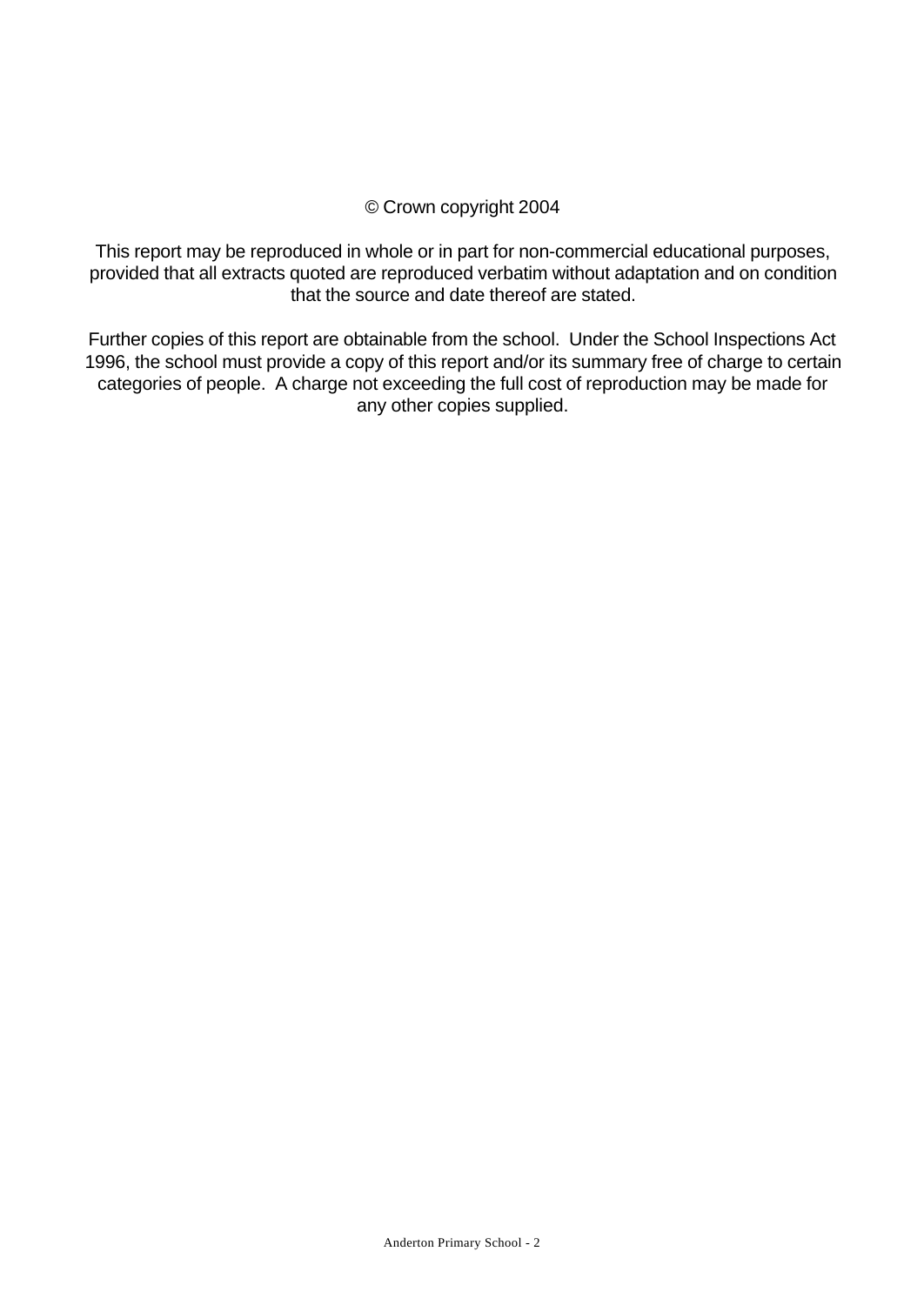# **INFORMATION ABOUT THE SCHOOL**

| Type of school:               | <b>Primary</b>                          |
|-------------------------------|-----------------------------------------|
| <b>School category:</b>       | <b>Community</b>                        |
| Age range of pupils:          | $4 - 11$                                |
| <b>Gender of pupils:</b>      | <b>Mixed</b>                            |
| Number on roll;               | 196                                     |
| <b>School address:</b>        | <b>Babylon Lane</b><br><b>Adlington</b> |
|                               | <b>Chorley</b>                          |
|                               | Lancashire                              |
| Postcode:                     | PR6 9NN                                 |
| Telephone number:             | 01257 480551                            |
| Fax number:                   | 01257 474945                            |
| <b>Appropriate authority:</b> | <b>Governing Body</b>                   |
| Name of chair of              |                                         |
| governors:                    | Mrs. E. Calenti                         |
| Date of previous              |                                         |
| inspection:                   | 1 <sup>st</sup> June 1998               |

# **CHARACTERISTICS OF THE SCHOOL**

Anderton Primary School is an average sized primary school set in a rural village near to Chorley in Lancashire. The school is housed in a single storey building built in 1910, with some subsequent extensions. The school received a Department for Education and Skills Schools Achievement Award in 2002.

Pupils come to the school from the surrounding areas of Anderton and Heath Charnock and the nearby village of Adlington. The socio-economic background of the area is similar to the average found across England although some rural deprivation affects parts of the community.

There are 196 pupils on roll, which is more than at the time of the last inspection. There are a similar number of boys and girls. Attainment on entry is broadly average. Most pupils are from a white British background but the school roll also includes a very small minority of pupils from Chinese and other Asian backgrounds. Two pupils are at an early stage of learning English. The school has below average percentages of pupils with special educational needs (SEN), including those with statements of SEN. Pupils with SEN include those with moderate learning, physical and complex learning difficulties. The school is popular. There is minimal fluctuation of numbers on roll each year.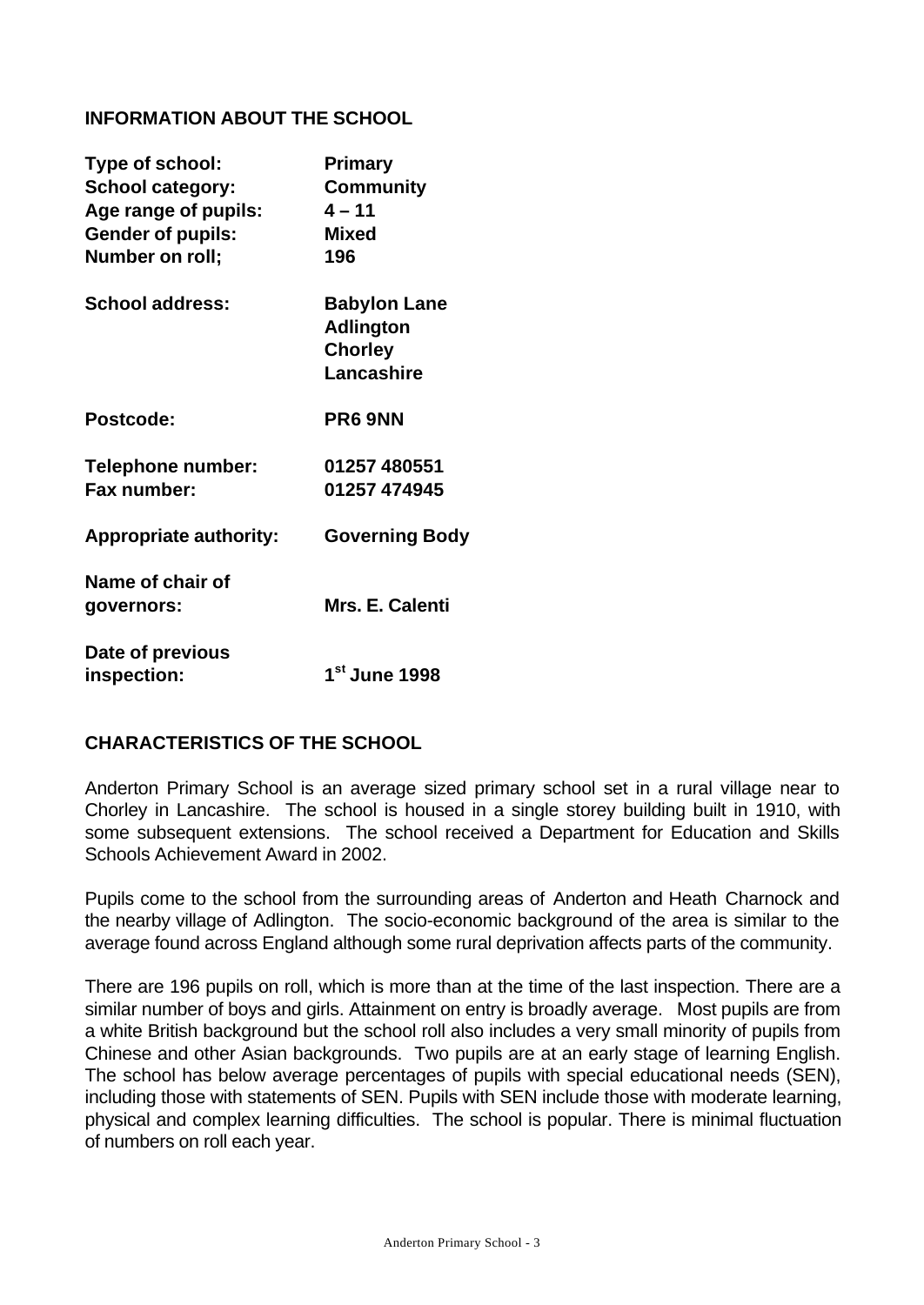# **INFORMATION ABOUT THE INSPECTION TEAM**

|       | <b>Members of the inspection team</b> | <b>Subject responsibilities</b> |                                                                                                                                                                                          |
|-------|---------------------------------------|---------------------------------|------------------------------------------------------------------------------------------------------------------------------------------------------------------------------------------|
| 21563 | Mr. G. Martin                         | <b>Lead inspector</b>           | Mathematics, science,<br>geography, history,<br>physical education<br>religious education,<br>personal and social<br>education and citizenship,<br>English as an additional<br>language. |
| 13746 | Mr. D. Russell                        | Lay inspector                   |                                                                                                                                                                                          |
| 25509 | Mrs. J. Clarke                        | <b>Team inspector</b>           | English, information and<br>communication technology,<br>art and design, design and<br>technology, music, the<br><b>Foundation Stage</b><br>curriculum, special<br>educational needs.    |

**The inspection contractor was:**

# **CHASE RUSSELL LIMITED**

**WINNINGTON HALL WINNINGTON NORTHWICH CHESHIRE CW8 4DU**

Any concerns or complaints about the inspection or the report should be made initially to the contractor. The procedures are set out in the leaflet *'Complaining about Ofsted Inspections'*, which is available from Ofsted Publications Centre (telephone 07002 637833) or Ofsted's website (www.oftsed.gov.uk).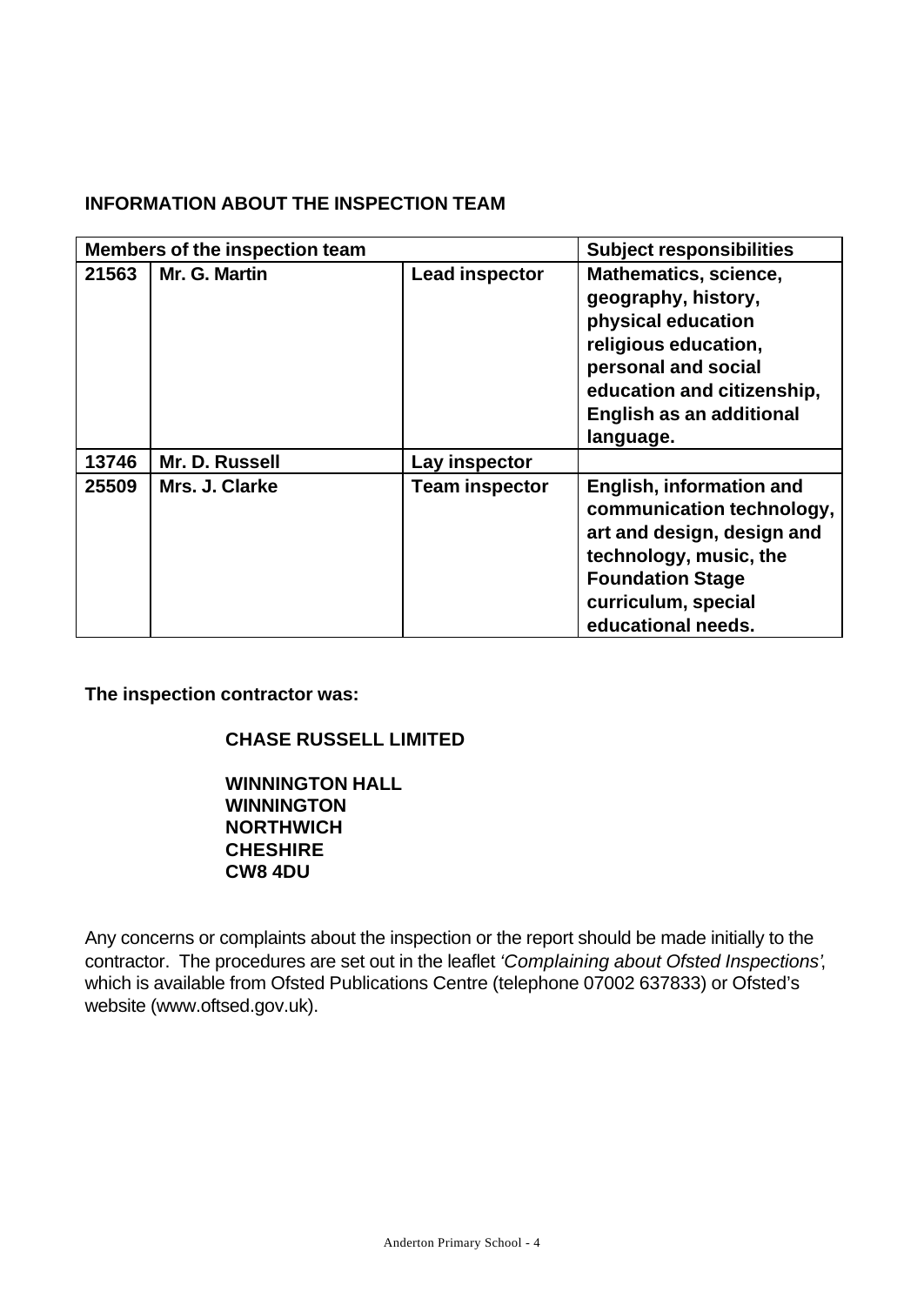# **REPORT CONTENTS**

|                                                                                                                                    | Page |
|------------------------------------------------------------------------------------------------------------------------------------|------|
| <b>PART A: SUMMARY OF THE REPORT</b>                                                                                               | 6    |
| <b>PART B: COMMENTARY ON THE MAIN INSPECTION FINDINGS</b>                                                                          |      |
| <b>STANDARDS ACHIEVED BY PUPILS</b>                                                                                                | 8    |
| Standards achieved in areas of learning, subjects and courses                                                                      |      |
| Pupils' attitudes, values and other personal qualities                                                                             |      |
| <b>QUALITY OF EDUCATION PROVIDED BY THE SCHOOL</b>                                                                                 | 11   |
| Teaching and learning<br>The curriculum<br>Care, guidance and support<br>Partnership with parents, other schools and the community |      |
| <b>LEADERSHIP AND MANAGEMENT</b>                                                                                                   | 15   |
| PART C: THE QUALITY OF EDUCATION IN AREAS OF LEARNING,<br><b>SUBJECTS AND COURSES</b>                                              | 17   |
| AREAS OF LEARNING IN THE FOUNDATION STAGE                                                                                          |      |
| SUBJECTS IN KEY STAGES 1 AND 2 (YEARS 2 TO 6)                                                                                      |      |
| PART D: SUMMARY OF THE MAIN INSPECTION JUDGEMENTS                                                                                  | 28   |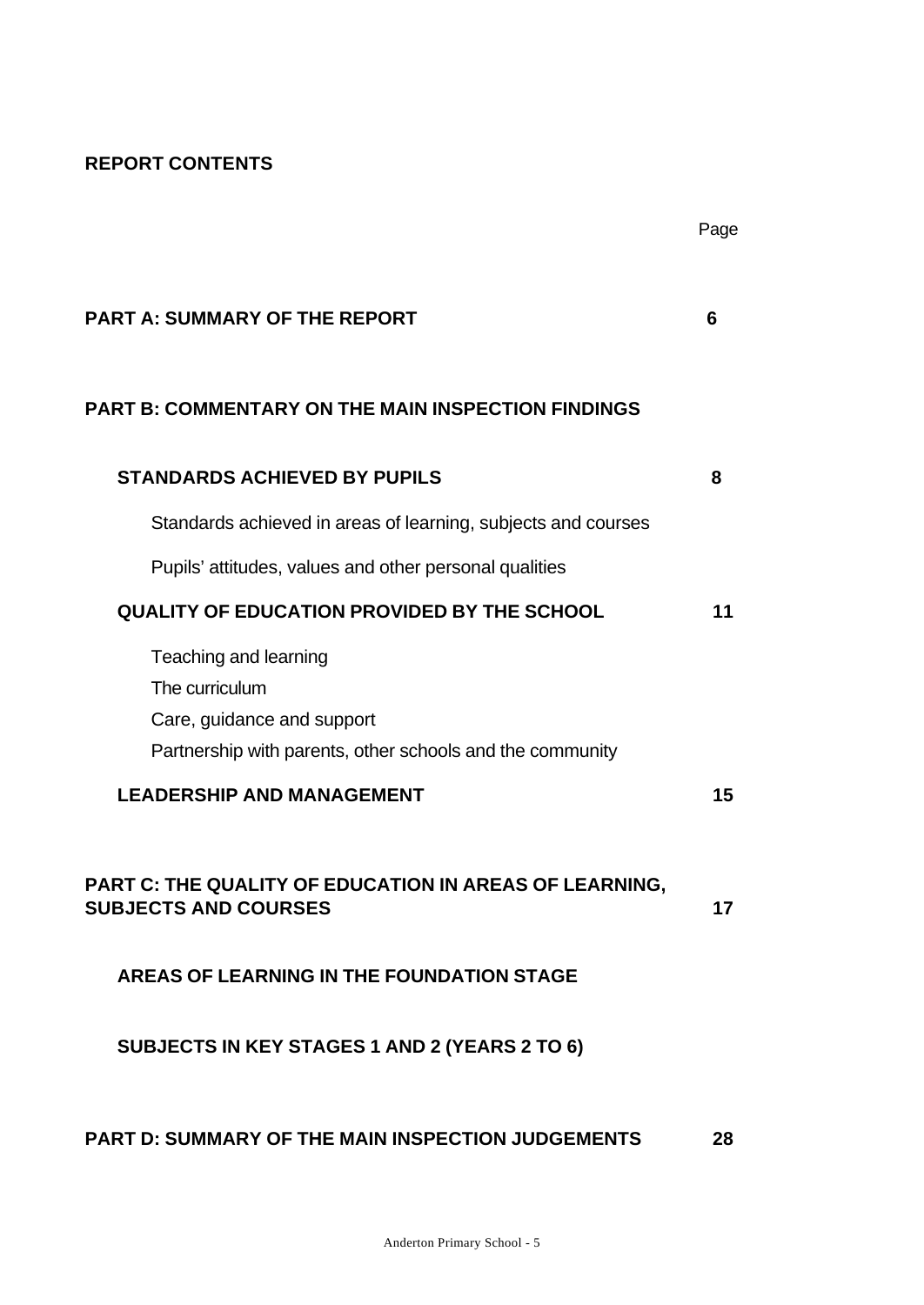### **PART A: SUMMARY OF THE REPORT**

#### **OVERALL EVALUATION**

**This popular school is very successful in helping pupils to become effective learners. The school's very good ethos promotes effective learning, resulting in good achievement and good standards. It provides a good standard of education for its pupils because teaching, learning, leadership and governance are all good. It is a very well managed school. Good provision for pupils with special educational needs and those from ethnic minorities ensures that they achieve as well as all other pupils. The school provides good value for money.**

The school's main strengths and weaknesses are:

#### **Strengths**

- Standards are good because the teaching is effective and because the school works hard to help all pupils to be good learners, including involving parents as educators.
- The school continues to be successful and has good capacity to improve further because the leadership is effective, governance is good and the school is very well managed.
- Assessment is used well to track pupils progress and to set clear targets for their learning.
- Pupils achieve well because their behaviour is good and they have very good attitudes to learning. There is very good provision for the pupils' spiritual, social, moral and cultural development.

#### Weaknesses

- The good standards in writing could be improved further for some pupils, especially in spelling.
- The improved provision of resources for information and communication technology (ICT) could be used to raise further the already satisfactory standards in ICT.
- Pupils could learn to use and apply their mathematical skills better.

A great deal of improvement has been achieved since the school was last inspected. By working hard as a team, the staff have improved standards. Provision for information and communication technology is better and the curriculum is better planned. Management is more effective because the school development plan clearly reflects the aspirations of the school.

#### **STANDARDS ACHIEVED**

#### **Year 6 results**

| <b>Results in National</b><br>Curriculum tests at the end |      | similar schools |      |      |
|-----------------------------------------------------------|------|-----------------|------|------|
| of Year 6, compared with:                                 | 2000 | 2001            | 2002 | 2002 |
| English                                                   |      |                 | B    | в    |
| <b>Mathematics</b>                                        |      |                 | B    | в    |
| Science                                                   |      |                 | B    | B    |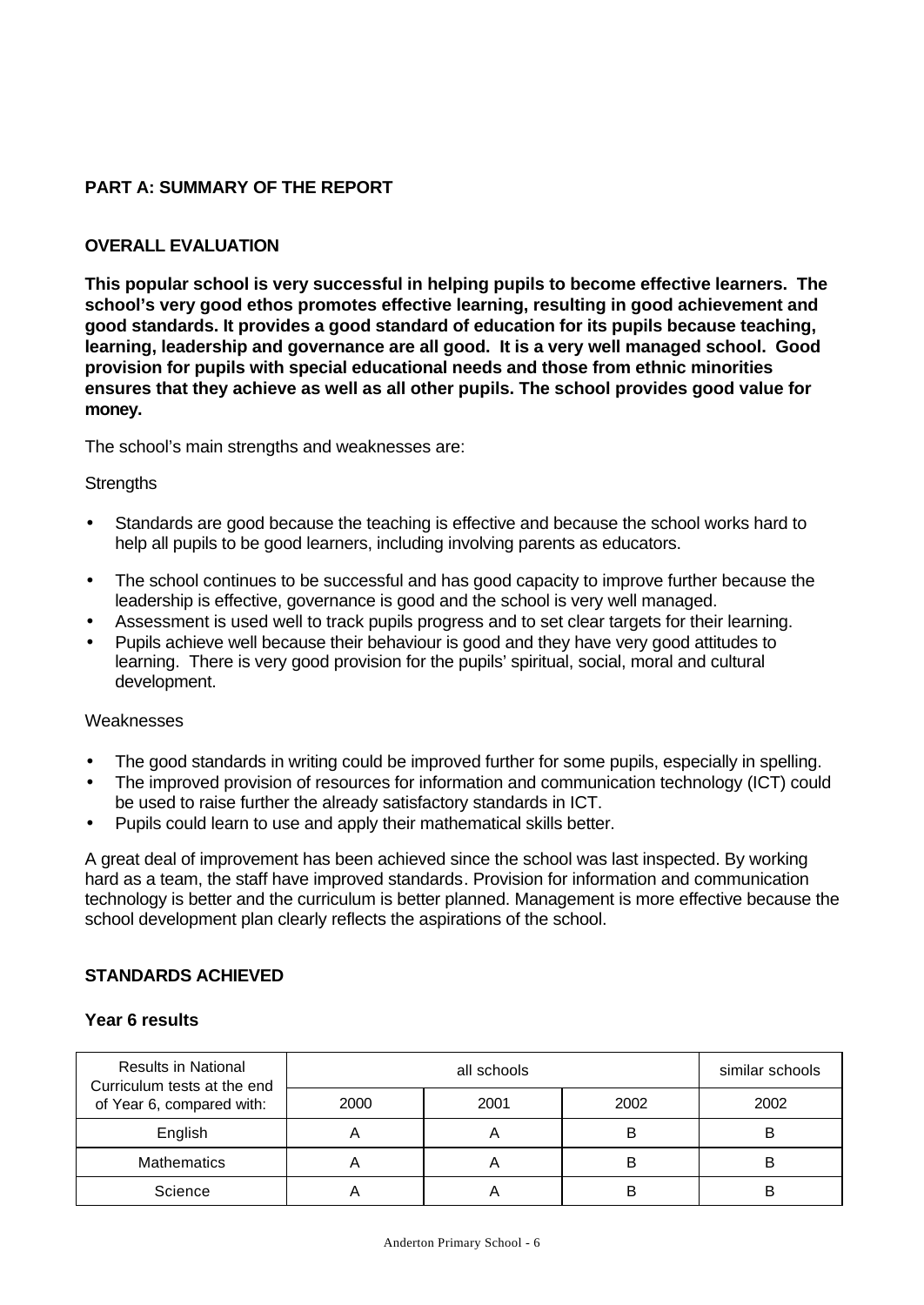**Pupils achieve well.** Good achievement throughout leads to the children in the Foundation Stage reaching and, for many, exceeding the goals they are expected to reach by the end of the reception year. In Years 1 and 2 and Years 3 to 6 pupils continue to achieve well so that they exceed the national averages in their reading and mathematics, though in writing and in using mathematical skills some could do better. By the end of their time in the school, pupils are academically and socially well prepared for the next stage of education. Standards in information and communication technology (ICT) are satisfactory but could be raised further by use of the recently improved teaching and learning resources. There is good potential for improving standards in ICT.

**Pupils behave very well and they have very good attitudes. The school makes very good provision for their personal, social, spiritual, moral and cultural development.** As a result, the personal development of the pupils is good. They work hard and are very conscientious. They show mature attitudes to issues that affect them.

**Attendance is good.** Pupils are keen to come to school and the great majority arrive punctually.

# **QUALITY OF EDUCATION**

**The quality of education is good because good teaching helps pupils to become effective learners.** Good partnerships with parents and a curriculum rich with enjoyable activities help pupils to value their school and to have very good attitudes. So, they achieve well because they enjoy learning. Good relationships with their teachers makes the pupils want to try their best, which has a good effect on their achievement.

### **LEADERSHIP AND MANAGEMENT**

**This is a well-led and very well managed school. Governors fulfil their roles effectively.** Effective leadership helps the school to achieve its aspirations. Because the school is very well managed, the teamwork among the staff enhances the quality of education. The good support and challenge provided by the governors helps those responsible for the school and its improvement to be effective leaders.

# **PARENTS' AND PUPILS' VIEWS OF THE SCHOOL**

**Parents like the school.** They know that the school works hard to provide the best it can for their children. As a result, parents work well in partnership with the school to help their children to learn.

**The pupils also like the school.** They know that their teachers will help them to do their best and so they try very hard with their work. They would like more opportunities to be involved in the organisation of their school.

#### **IMPROVEMENTS NEEDED**

The school has set itself clear targets for improvement. The inspection team agrees with the school's own evaluation in recognising that the most important things it should do to improve are:

- Continue with the work to raise standards in writing (including spelling), information and communications technology and the use of mathematical skills in problem solving.
- To further develop ways to listen to, and respond, where appropriate, to the views and opinions that pupils have of their school.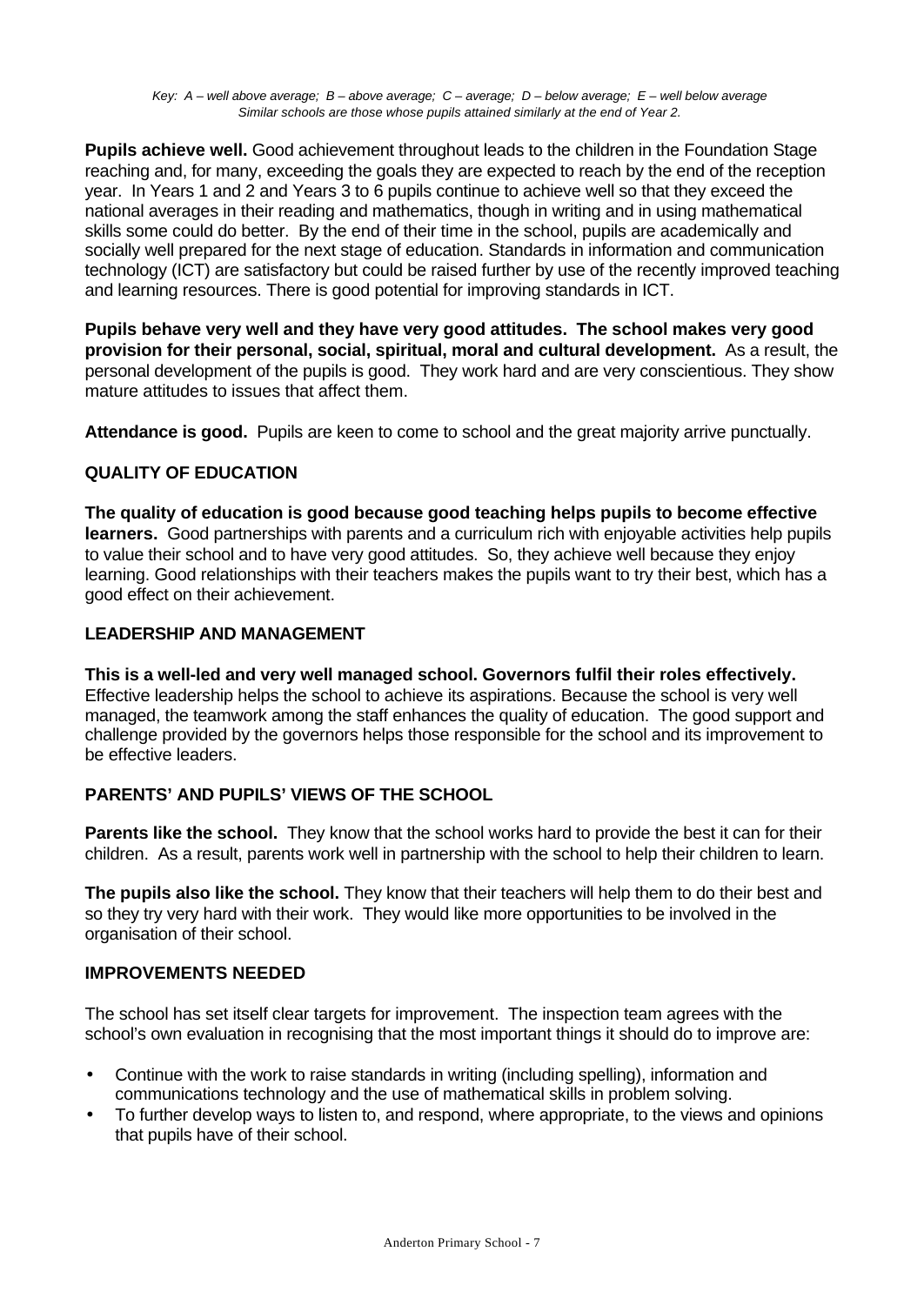# **PART B: COMMENTARY ON THE INSPECTION FINDINGS**

# **STANDARDS ACHIEVED BY PUPILS**

# **Standards achieved in areas of learning, subjects and courses**

**Pupils achieve well throughout the school.** By the ages of seven and 11 standards are **good** in all subjects, other than information and communication technology, where standards are satisfactory. These judgements reflect the school's own evaluation.

### **Main strengths and weaknesses**

- Good achievement in English leads to high standards of reading. Standards of writing and spelling, while good for most pupils, could be improved further for some.
- At the end of Year 6 standards are above the average found nationally in English, mathematics and science. Pupils' achievement compares favourably with that of pupils in similar schools. The pupils' use and application of their mathematics for problem solving, while satisfactory, is not as good as their other skills in the subject.
- Standards of information and communication technology (ICT) are satisfactory, an improvement since the last inspection. The school recognises that there is scope for pupils to do as well in ICT as they do in English and mathematics.

# **Commentary**

- 1. Because of their good achievement, resulting from the good teaching, the majority of children in the **Foundation Stage** meet, and a significant number exceed, the Early Learning Goals in all six of the areas of learning. Good achievement in communication and mathematical understanding leads to good preparation for learning in the basic skills of literacy and numeracy by the start of Year 1.
- 2. Evidence from inspecting the work of pupils at the start of Year 1 shows that, by the end of their time in the reception class, the children are well prepared for the early stages of Key Stage 1.
- 3. The children's personal and social skills are developed well in the Foundation Stage so that they are very keen to learn. This is a direct result of the good encouragement they receive from adults in the school and from the strong partnerships with parents as educators. The effect this has on their achievement is good.

| Standards in:      | School results | National results |  |  |  |  |  |
|--------------------|----------------|------------------|--|--|--|--|--|
| Reading            | 16.9(15.1)     | 15.8 (15.7)      |  |  |  |  |  |
| Writing            | 15.7(14.1)     | 14.4 (14.3)      |  |  |  |  |  |
| <b>Mathematics</b> | 18.0 (15.2)    | 16.5 (16.2)      |  |  |  |  |  |

#### *Standards in national tests at the end of Year 2 – average point scores in 2002*

*There were 35 pupils in the year group. Figures in brackets are for the previous year*

#### *Standards in national tests at the end of Year 6 – average point scores in 2002*

| ndards in: | results | results           |
|------------|---------|-------------------|
| .          | school  | <u>i</u> national |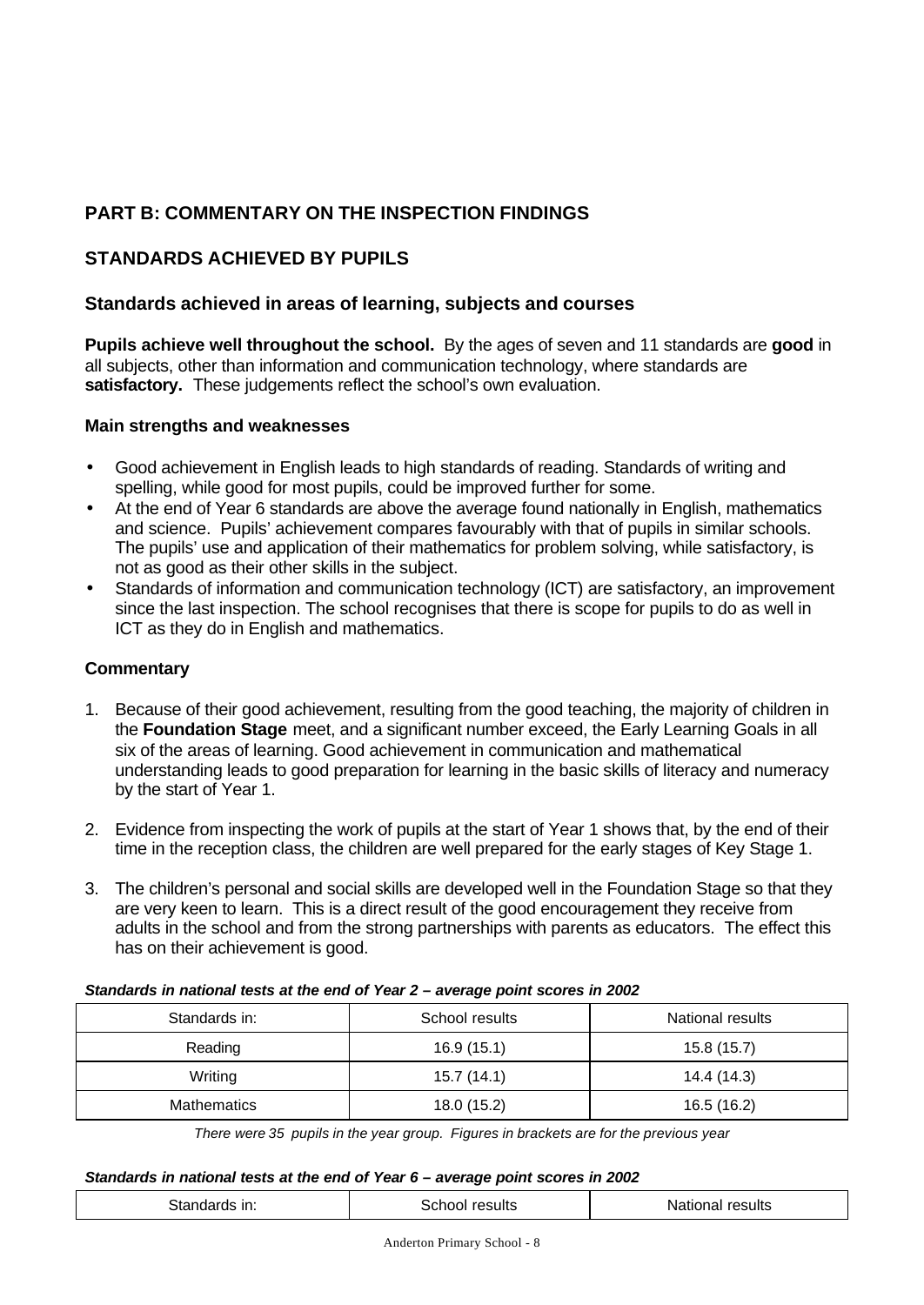| English     | 28.3 (29.4) | 27.0 (27.0) |
|-------------|-------------|-------------|
| Mathematics | 28.2 (28.2) | 26.7 (26.6) |
| Science     | 29.5 (29.9) | 28.3 (28.3) |

- 4. In **Years 1 and 2**, good teaching ensures that pupils achieve well in reading and mathematics, although for some, aspects of writing, including spelling, could be better. The school's work to involve parents in their children's learning is promoting better standards in writing. Evidence from the inspection shows that the help given to pupils who are reluctant to write is helping to raise standards of writing.
- 5. By the end of Year 2, standards are good in all subjects except information and communication technology (ICT), where standards are satisfactory.
- 6. Pupils continue to achieve well in **Years 3 to 6** because they also receive good teaching. Standards in all subjects are good, except ICT, where standards are satisfactory. There is good scope for improving standards in ICT. The subject is well led and, while the targets for improvement are challenging, they are also realistic and achievable.
- 7. Pupils with special educational needs achieve well because their needs are well planned for and they are given good support with their learning.
- 8. The small minority of pupils who need extra support because they have English as an additional language achieve well. Their teachers and English language teaching assistants work very well together to include them in learning at all times, such as seen in the very good practice of giving one pupil visual clues when the teacher was explaining a concept involving number.
- 9. By the end of Year 6, standards in ICT are satisfactory and in all other subjects they are good. The school has a clear target to continue with its work to improve standards of writing and spelling. Involving parents in this work as partners alongside teachers is effective in helping to raise standards.

# **Pupils' attitudes, values and other personal qualities**

Pupils' attitudes and behaviour are **very good**. Their personal development including their spiritual, moral, social and cultural development is **very good**. Attendance and punctuality are **good**. Good attendance has a positive impact on pupils' learning. Pupils enjoy coming to school and arrive promptly.

#### **Main strengths and weaknesses**

- Pupils have very good attitudes to their learning and so they achieve well. Pupils learn to work independently right from the start.
- Behaviour in and around the school is very good. Pupils care for each other very well.
- There is as yet no forum for the pupils' views to influence the work of the school.
- The school promotes the importance of good attendance. This leads to attendance being above the national average. Pupils arrive promptly and they enjoy coming to school.
- The Education Welfare Officer and school share a concern about absences resulting from increasing numbers of children being taken on holiday during term time.

# **Commentary**

10. Throughout the school pupils show very good attitudes in all lessons. They are enthusiastic and show a real commitment to their learning. The youngest children in the reception class are very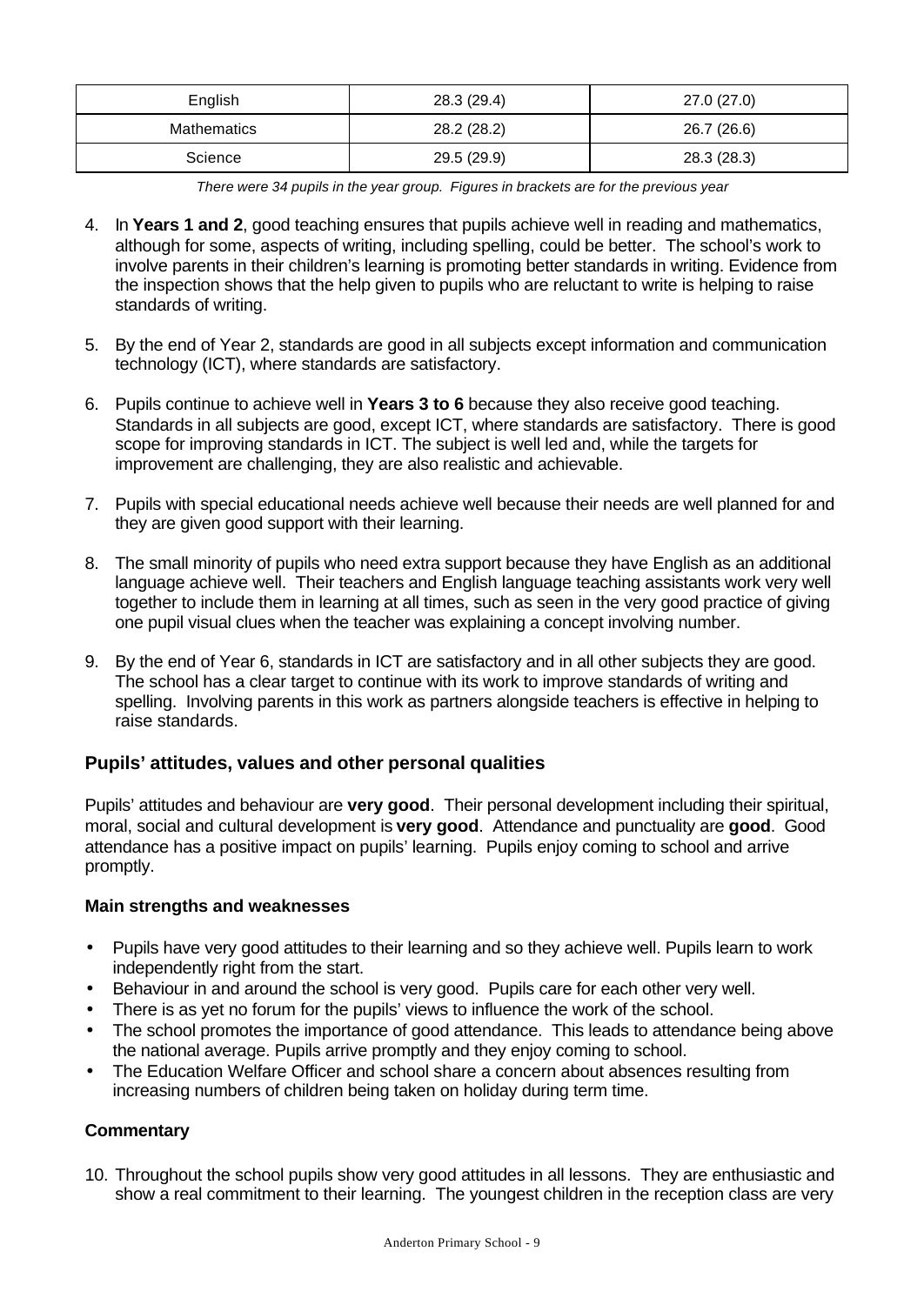keen to learn and approach their play with enthusiasm. Pupils say that they like school and parents and governors all agree that the attitudes of the children to school are commendable. Pupils work hard in lessons. They concentrate well and respond to their teachers' questions with careful consideration. Because they are enthusiastic learners they make good progress with their work and so achievement is good.

- 11. Behaviour in and around the school is very good. The pupils are polite and courteous. Behaviour in the playground is very good. There are lots of activities for the pupils to do and so they play happily together, although some older girls say that they would like a fairer distribution of the play equipment. Pupils behave very well in class and because relationships are strong they are clear about the expectations the school places upon them. Consequently no time is wasted maintaining discipline and the pupils are able to concentrate and learn in a calm and orderly environment. The care shown by pupils for each other is very good, a direct result of the school's planned intentions to instil a very good sense of values in every pupil, which it does successfully.
- 12. Pupils learn to work independently right from the start. In the reception class the children are encouraged to become active and independent learners. This is fostered and further developed throughout the school. Pupils know they are cared for well and their learning is valued. The pupils are polite and friendly and the school is a happy and secure environment in which to learn. Pupils happily take on responsibilities. For example, the older pupils help the younger pupils with their reading. Although as yet there is no formal way in which they can make suggestions or raise concerns, pupils know what to do if they have them. The school is extending an initiative to involve pupils in the development of the school. Pupils show a strong moral sense and even the youngest children know the difference between right and wrong. Pupils work very well together, they collaborate with their work and listen carefully to the views of others. This is reflected in the way they consider the different beliefs, customs and values of other cultures.

#### **Attendance**

#### *Attendance in the latest complete reporting year (%)*

| Authorised absence   |      | Unauthorised absence |      |
|----------------------|------|----------------------|------|
| 2.5%<br>School data: |      | School data:         | 0.1% |
| National data:       | 5.4% | National data:       | 0.5% |

*The table gives the percentage of half days (sessions) missed through absence for the latest complete reporting year.*

- 13. The school has a good approach to promoting parental commitment to ensure pupils regularly come to school. Attendance levels are above the national average and have been for the last two years. Unauthorised absence levels are low, reflecting the effectiveness of continuous monitoring systems. Pupils enjoy coming to school and arrive promptly.
- 14. There are concerns about the increasing numbers of pupils being taken out of school during term time for annual holidays. For example, during the first four weeks of this new term nearly 80 per cent of the authorised absences are due to holidays. This level of absence is not helpful for these pupils at the start of a school year. Over the whole academic year about 33 per cent of authorised absence can be attributed to holidays. The Education Welfare Officer and school are looking at ways to address this imbalance to benefit pupils.

#### **Exclusions**

| <b>Ethnic background of pupils</b>                 | Exclusions in the last school year |                                         |                                      |
|----------------------------------------------------|------------------------------------|-----------------------------------------|--------------------------------------|
| <b>Categories used in the Annual School Census</b> | No of pupils<br>on roll            | Number of<br>fixed period<br>exclusions | Number of<br>permanent<br>exclusions |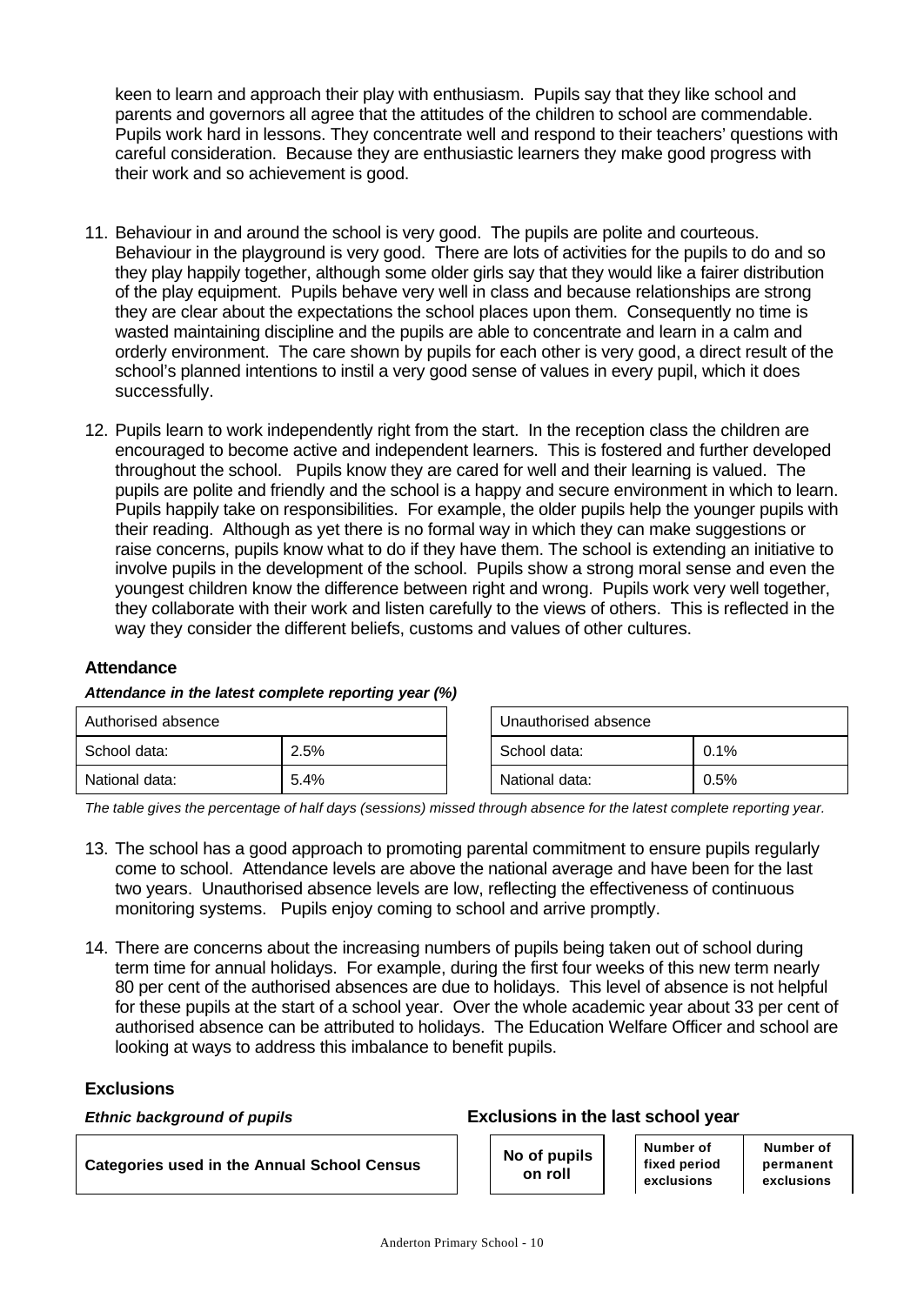| White – British                                     | 194 |  |  |
|-----------------------------------------------------|-----|--|--|
| Asian or Asian British – any other Asian background |     |  |  |
| Chinese                                             |     |  |  |

*The table gives the number of exclusions, which may be different from the number of pupils excluded.*

15. The absence of exclusions is indicative of the very good attitudes of the pupils, which result from the way that the school works effectively in partnership with parents to establish very good standards of behaviour.

# **QUALITY OF EDUCATION PROVIDED BY THE SCHOOL**

The quality of education is **good**, reflecting the school's own evaluation. **Effective teaching** results in **good** achievement. Pupils learn and achieve well because the school is effective in teaching the pupils to have very positive attitudes. **Good partnerships** with parents and the community make a positive contribution to learning.

# **Teaching and learning**

The overall quality of teaching is **good** throughout the school. This finding reflects the school's own evaluation. Sometimes teaching is **very good.** Very good teaching occurred across the school. As a result pupils learn well because they find these good and very good lessons challenging and interesting.

### **Main strengths and weaknesses**

- The very good relationships between pupils and adults enable teachers to teach well. Lessons are well ordered and teachers manage their pupils well.
- The effective teaching methods and very good use of assessments to adapt work to suit the pupils' learning styles, such as when teachers respond to the needs of pupils who learn better by seeing as well as hearing an explanation.
- Teachers plan lessons very well because they have a good knowledge of their pupils' strengths and weaknesses. Therefore, work is suited to their individual needs.
- In a small minority of lessons, over-reliance on the guidelines for organising the structure of literacy and numeracy lessons results in teaching that is not as inspiring or as well paced as the better lessons.

# **Commentary**

#### *Summary of teaching observed during the inspection in 24 lessons*

| Excellent | Very good | Good | Satisfactory | Unsatisfactor | Poor | Very Poor |
|-----------|-----------|------|--------------|---------------|------|-----------|
|           |           |      |              |               |      |           |

*The table gives the number of lessons observed in each of the seven categories used to make judgements about lessons; figures in brackets show percentages where 30 or more lessons are seen.*

- 16. Teaching is better than at the time of the last inspection because there is now more good and very good teaching.
- 17. Teachers know their pupils well. By using a variety of teaching methods, they effectively engage their pupils in learning. One-to-one work with pupils who find learning more difficult helps these pupils to be fully included in lessons and to learn better.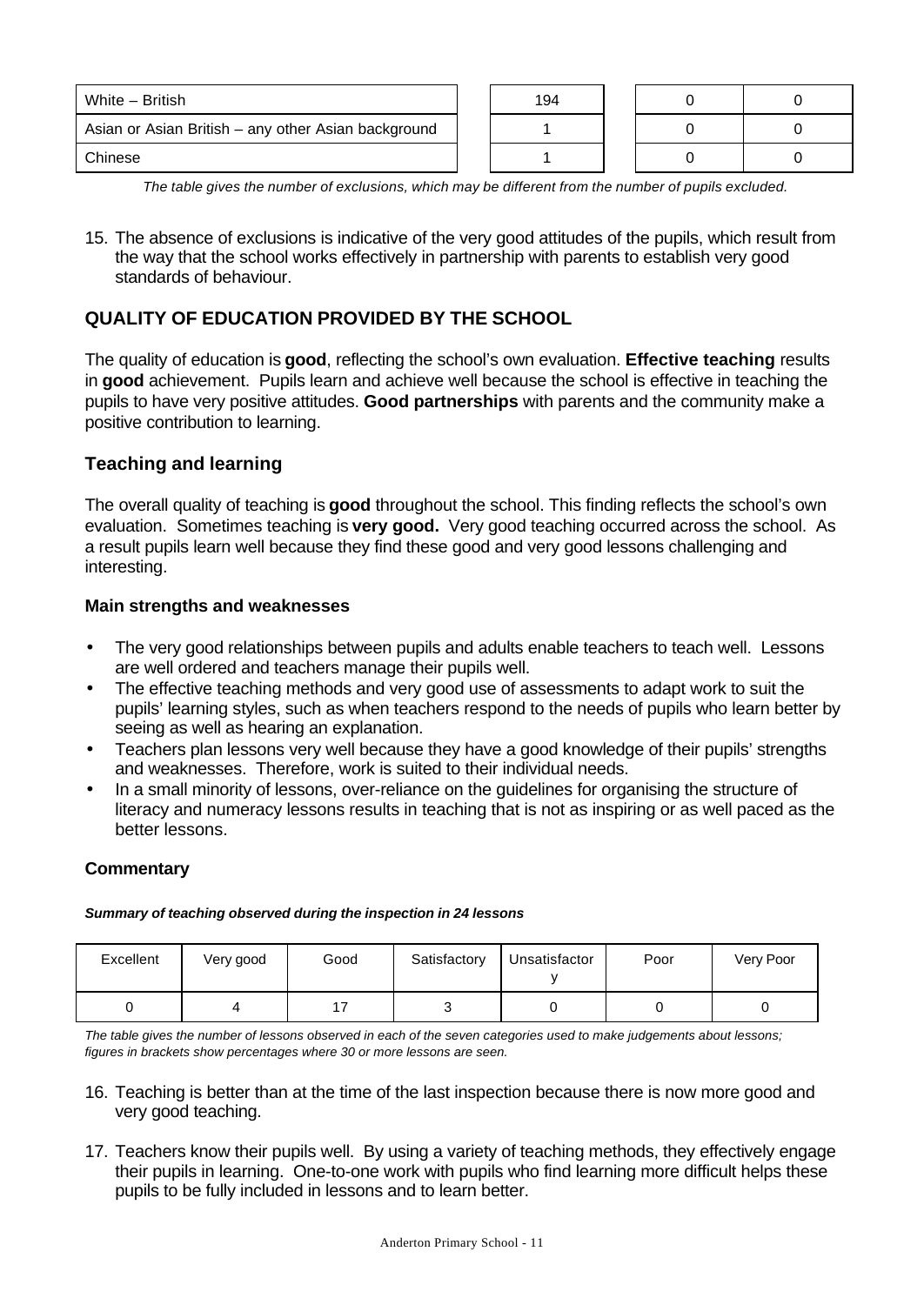- 18. In the Foundation Stage, a good variety of creative play and direct teaching promotes independence in learning, such as when children choose an activity independently then concentrate on it for an extended period because they are enjoying doing it well.
- 19. Teachers use other adult help, such as teaching and support assistants well. The strong professional partnership between teachers and their assistants makes a good contribution to the pupils' learning because the teaching assistants know what learning targets are set for the pupils. Throughout the school, teaching assistants make a good contribution to pupils' learning.
- 20. By using good questioning techniques, by explaining their expectations clearly and by valuing the pupils' ideas, teachers develop very positive relationships with their pupils. This results in good learning because pupils know what is expected of them and because they want to do their best. They learn to be attentive and to concentrate well so that they make good strides in their learning.
- 21. Teachers are very encouraging to all pupils. Success is at the top of the learning agenda and so teachers plan lessons that are well matched to the learning needs of pupils. Consequently, pupils have good levels of learning confidence because they know that their successes will be celebrated. This helps them to rise to the challenge of increasingly difficult work so that they achieve well.
- 22. By sharing openly and honestly with pupils how well they are doing, teachers help pupils to evaluate their work and what they need to do to improve. So, pupils have a good understanding of their learning, which helps them to identify their own targets for better achievement.
- 23. In a very few lessons pupils make satisfactory progress but are not as engaged in learning as they are in the good and very good lessons. Where this occurs it is because the pace of the lesson does not challenge the pupils as well as it could. The teacher has relied too much on the structure of the literacy or numeracy strategy to plan the sequence of learning, rather than using their own secure knowledge of the pupils' learning needs to teach imaginatively.

# **The curriculum**

The curriculum is **good**. This confirms the school's own evaluation. The school provides a richly varied curriculum that engages the interests of the pupils well. There are **good opportunities** to extend learning beyond the classroom and pupil's value these opportunities. Accommodation is **satisfactory** and staff make very good use of the available space. Resources to aid the pupils in their learning are **well used.**

# **Main strengths and weaknesses**

- The school provides a good, balanced and richly varied range of learning experiences.
- The provision for pupils with special educational needs is good.
- The school provides good opportunities to enrich the pupils' learning outside lessons.
- In some areas of the school the accommodation is restricted, such as for physical education in the hall, but teachers make good use of the available space. Resources for learning are good overall and for ICT they are satisfactory.

# **Commentary**

24. The school provides a good balanced range of learning experiences. In all subjects statutory requirements are met. Teachers utilise good plans, which ensure that the pupils learning is progressive and clearly builds on what they have done before. The school has carefully organised the learning of the pupils so that the classes with mixed year groups have clear curricular plans. Thorough checks ensure that the pupils' entitlements are met. In the reception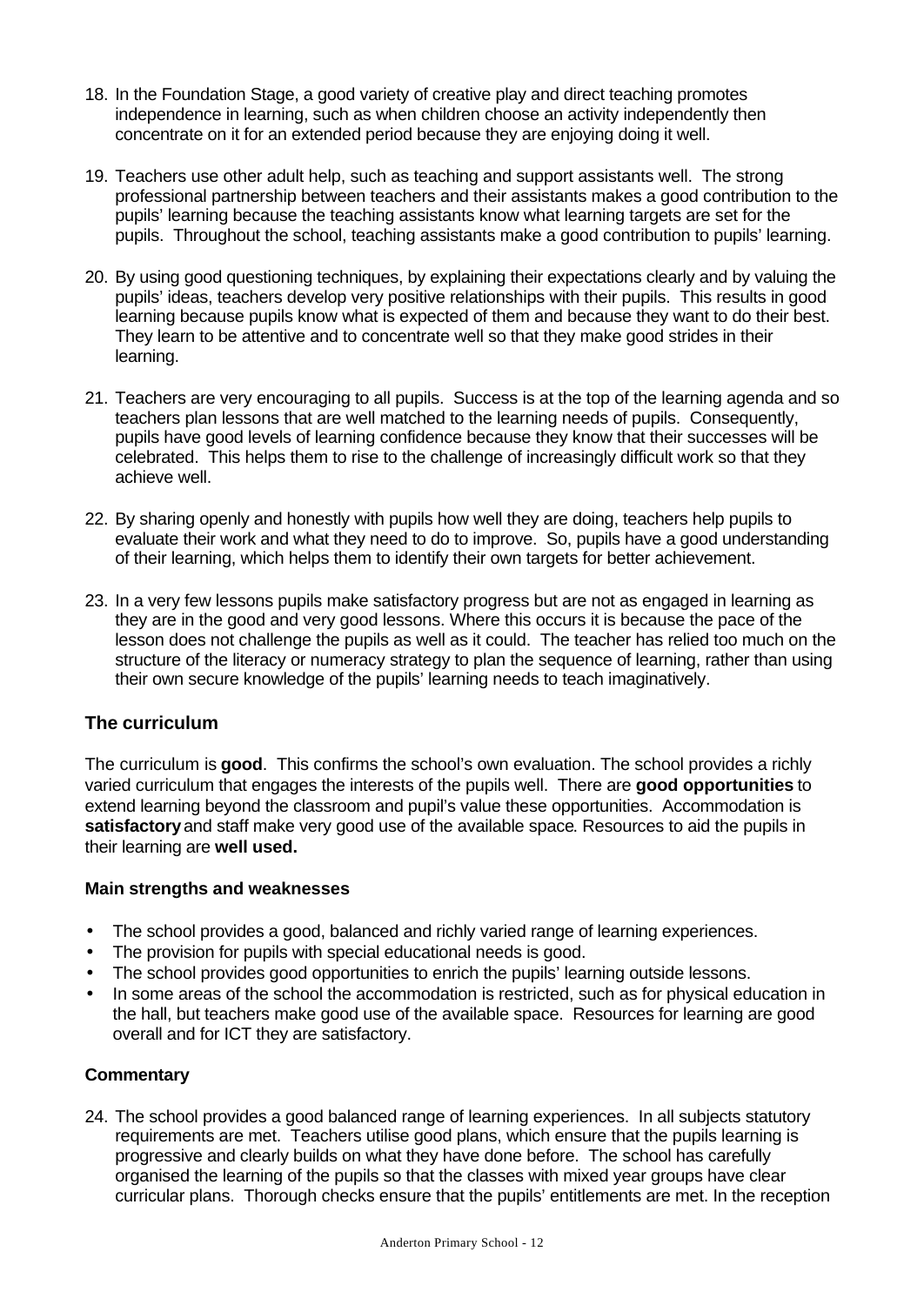class the teacher uses the available resources to ensure the children learn through practical activity and play. These are all a good improvement since the last inspection.

- 25. The provision for ICT has improved since the last inspection and is now being actively promoted through all subjects in the curriculum. The newly in place computer suite is having a positive impact upon the way the teachers plan their work. Although the suite is small sufficient time is gained because the teachers divide their classes in two. Half the class have ICT lessons and the other half music lessons. The commitment of the headteacher to a regular timetable, teaching music, enables the pupils to benefit from lessons taught by a specialist teacher.
- 26. The provision for pupils with special educational needs is good. This is a good improvement since the last inspection. These pupils receive good help in lessons. The class teachers carefully plan the tasks set for these pupils, with the good help of the special educational needs co-ordinator. Because of this close attention pupils with learning needs make good gains in their learning. Pupils who are identified by the school as being gifted and talented are also given good help and encouragement in their learning. Opportunities for them to develop and extend their expertise are investigated by the school and as far as practicable support given.
- 27. The school provides good opportunities to enrich the pupils' learning outside lessons. As well as activities that are led by staff, members of the community give of their time to work in school. The school makes a good contribution to the community in many ways, for example, singing in the local supermarket at Christmas. The pupils also have access to courses led by outside agencies for example, football training and dance workshops. Sporting events include crosscountry running and inter-school football competitions. Parents value the wide range of activities available after school and report that they are well attended.
- 28. Although the school has good features to its accommodation as a result of extensive improvements, in some areas the accommodation is cramped. This was a particular concern of both parents and pupils. Some spoke about the lack of space in the school hall, which is long and narrow. They felt that when the school held concerts and celebrations there was not a lot of room for everyone to be able to watch. Physical education lessons in the hall have to be carefully managed because of the restricted space. The lack of storage is a concern for the school. However, although the space is constrained the teachers make best use of the space available. There are plans to develop the building still further, although it will be hard to widen the hall. The computer suite is at present sited in part of the school library where space is very restricted, only allowing room for eight computers. This means that lessons in the suite have to be carefully managed and in reality the space allocated is too small. Resources to promote learning are generally good. Resources for ICT, although improved recently, are satisfactory overall. The school shows a clear commitment to developing its resources for teaching and learning in ICT.

# **Care, guidance and support**

There are **good systems** in place to ensure pupils' care, welfare and health and safety. The monitoring of pupils' achievement and personal development is **good**. This enables teachers to provide appropriate support and guidance to pupils. Some aspects of the ways in which the school involves pupils in its work and development are **good**. As seen from its own self-evaluation, more formal systems of involving pupils in the development of the school are planned.

#### **Main strengths and weaknesses**

- Teachers know the pupils well. They ensure pupils' care, welfare and health and safety are given high priority at all times.
- Monitoring of achievements and personal development is a well-established practice, which informs teachers well about what pupils need to do to improve. Teaching assistants provide effective feedback to teachers about pupils' learning.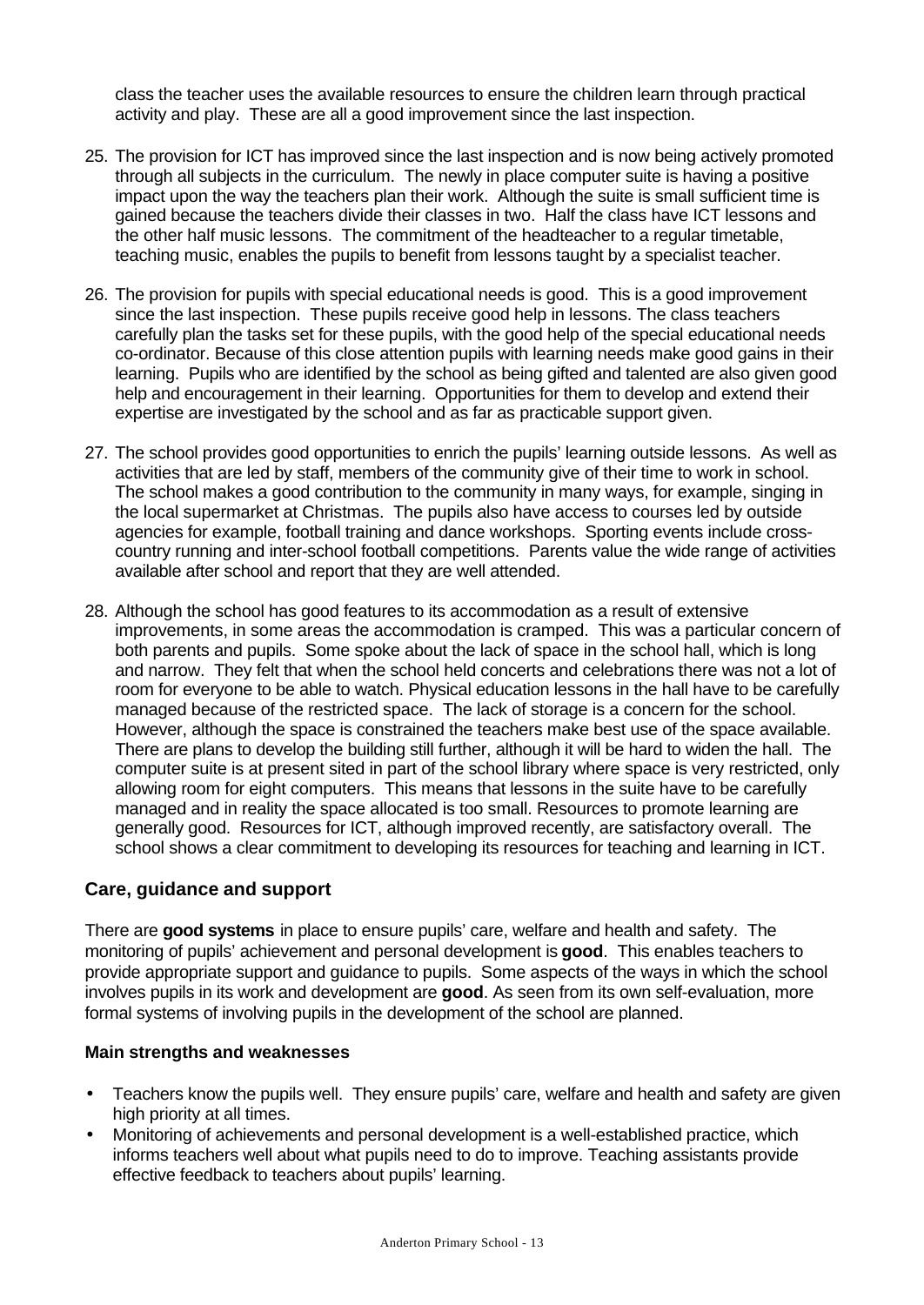- Complete trust and good relationships exist between adults and pupils. Pupils are enthusiastic about sharing their good work with the headteacher and other adults.
- The school is developing more formal systems for pupils to be involved in its work and development.

#### **Commentary**

- 29. The school gives high priority to pupils' care, welfare and health and safety. All staff are aware of child protection requirements. This is given appropriate attention during teachers' induction programmes. The headteacher ensures that any care plans for pupils are carefully assembled and liaises well with the inclusion co-ordinator. Specific training from the school nurse is given to teachers to guarantee pupils are given appropriate care and attention. This is a caring school and pupils' needs are fully met. Risk assessments minimise potential hazards to pupils both at school and on school trips.
- 30. Staff understand their pupils well and foster good, meaningful working relationships. These attributes enable staff to carefully implement support programmes to meet pupils' needs. There is full appreciation of pupils' achievements and learning aspirations. The feedback notes from teaching support assistants allow teachers to fully understand learning difficulties of pupils with special educational needs. The result is fine-tuning of pupils' learning objectives.
- 31. Pupils show respect towards staff by the impeccable way they listen and behave in lessons. They work well together and help one another. The "buddy system" is very effective in bringing the younger pupils into touch with older pupils. Pupils are always willing to share their good work with adults. For example, two pupils from Year 3 willingly came in to show inspectors the paper model of a skeleton they made at home. Staff encouragingly reward efforts for good work. Pupils are proud to receive awards for recognition of good work and achieving high attendance levels.
- 32. There is a general recognition of the need to further develop formal systems to involve pupils in the work and development of the school. Plans to introduce a "nurture group" for the pupils are in progress. This will lead to developing a full school council with representation across all year groups. Good relationships prevailing at school mean pupils are not afraid to put forward their views to teachers.

# **Partnership with parents, other schools and the community**

The links between school and parents are **good**. There is a strong sense of community. Similarly, the quality of the links with the local community is **good**. The school forms **effective and valuable** links with other schools and providers.

#### **Main strengths and weaknesses**

- Parents have good, positive views of the school. They appreciate the efforts staff make in communicating with them and involving them in the life of the school.
- "Parents as Educators" courses and workshops on literacy and numeracy help to bridge parents' understanding of the teaching in English and mathematics.
- There is a strong sense of community within the school. The school uses the local community effectively to enrich the curriculum and pupils' learning.
- There are effective induction programmes for children starting in the Foundation Stage, for those transferring into the school other than at the time of first admission and for pupils transferring to secondary school.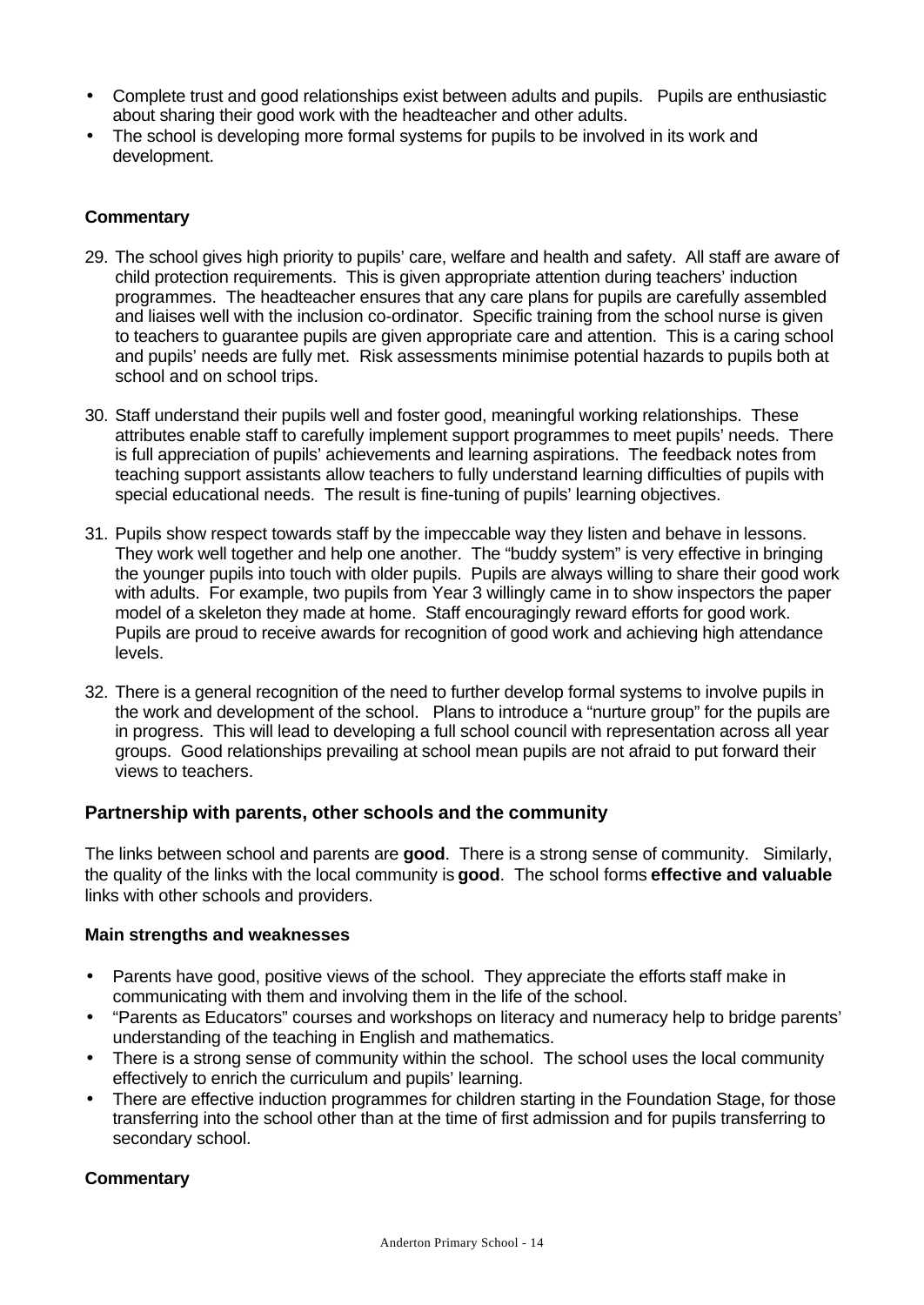- 33. The results of the parents' questionnaire reveals that parents are very supportive in the majority of aspects commented upon. There is an overwhelming agreement that their children like school and that staff expect their children to work hard and to do their best. A very small minority of parents expressed minor disagreements relating to questions about whether their child is bullied or harassed at school and if the school seeks the views of parents and takes account of their suggestions and concerns. The inspection found that the school has highly effective systems for responding to bullying and that the behaviour of pupils is very good. The inspection also found that the school has good procedures for seeking and responding to the views of parents. The great majority of parents have good, positive views of the school. They value highly the efforts to keep them well informed of developments in the teaching of literacy and numeracy through the "Parents as Educators" programmes. As a result of these sessions many parents are aware of the teaching techniques in use and are able to help their children to continue learning at home. These initiatives bring a strong sense of community within the school.
- 34. There is good use of the local area and community to enrich the curriculum. This adds a new dimension to pupils' learning and knowledge of the outside world. For example, visits to art galleries and museums develop the cultural attributes of all pupils. Visits by all pupils to the local library enrich their learning. The school supports several charities. This develops the pupils' care and concern for others. Opportunity to understand the wider environment is an integral part of opening up new horizons for the pupils.
- 35. There are good induction programmes for children entering the reception class. Each year the school holds an open afternoon to allow prospective parents to get a good vision of activities at school. At Christmas time parents with children at pre-school playgroup and private nurseries are invited to see the dress rehearsal of the key stage one musical production. School works closely with local High Schools so that parents can make valued judgements about which school to send their children. Opportunities are given to the older pupils to work with staff from the High Schools and to visit to ensure that they will be able to adapt to the new surroundings.
- 36. The school prospectus and Annual Governors' Report give clearly understood information to help parents to learn about the organisation of the school and its achievements. Parents are pleased that the school has responded positively to their views about how information should be presented to them.

# **LEADERSHIP AND MANAGEMENT**

Because the school is led and governed **well**, the drive for self-improvement is **effective**. **Very efficient** management enables this drive to be focussed and **well co-ordinated** by a dedicated team of staff.

# **Main strengths and weaknesses**

- The school is well led. The headteacher has a clear vision for the school and she is well supported by the senior leadership team. This team provides a good model of leadership for all staff which helps to drive improvement forward. Subject co-ordinators feel that the support they are given empowers them to be effective in their leadership role.
- Very good management of the school enables the headteacher and subject co-ordinators to be effective in their leadership.
- The governors know the school well; they support and challenge the leadership team effectively.
- A very good school development plan enables all staff to identify their roles and responsibilities in the drive for improvement. The governing body is involved very closely in the process of planning and monitoring school improvement.
- Regular meetings of the senior leadership team, with a clearly defined agenda, help the headteacher to monitor school improvement and plan for further development.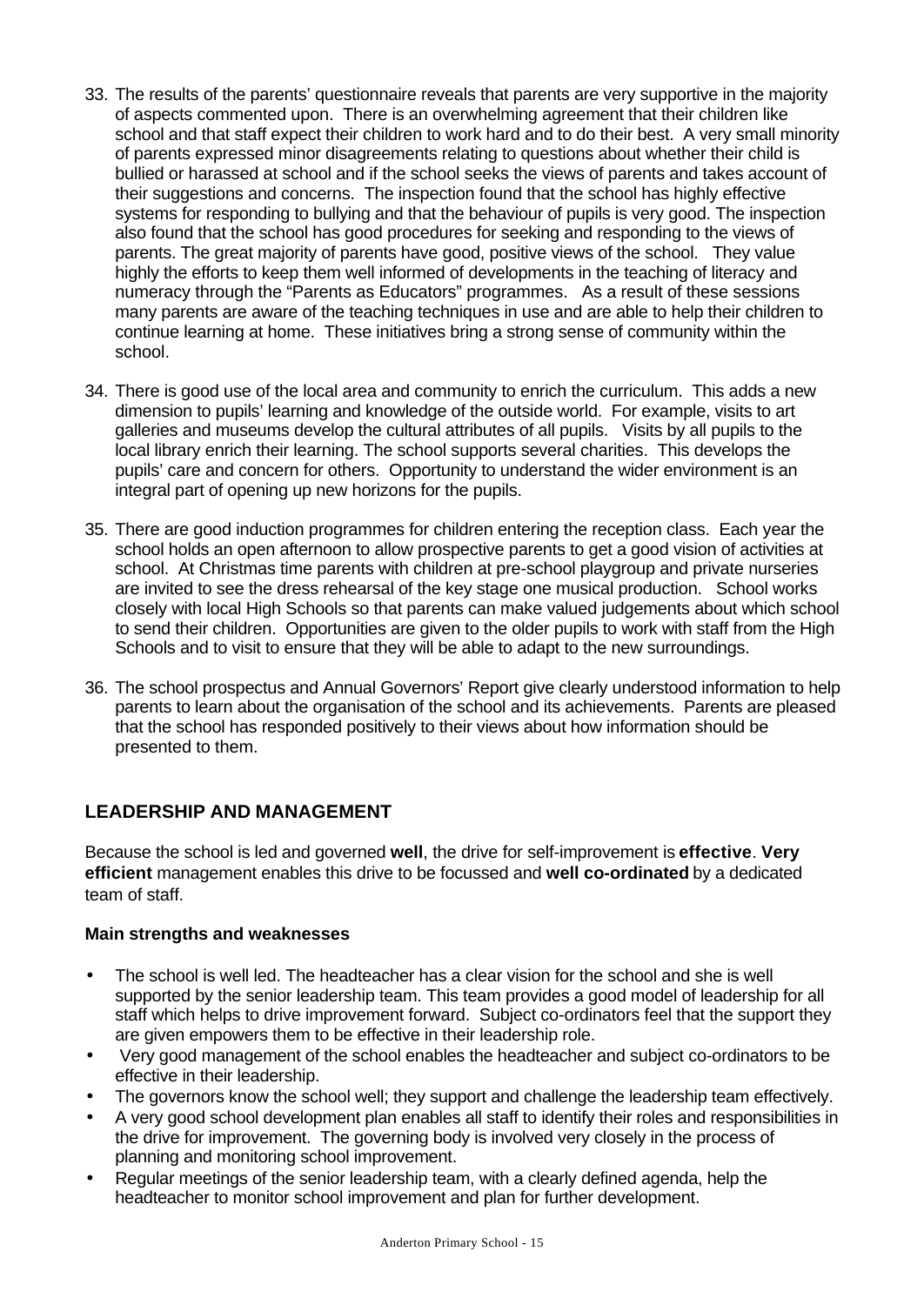### **Commentary**

- 37. The senior leadership of the school has been instrumental in the improvement in standards. The headteacher's determination to improve the provision in information and communication technology (ICT) during a period after the school lost its ICT co-ordinator is a prime example of how leading by example impacts on the determination of others to do their best for their own subjects.
- 38. By making key appointments to strengthen the staff team and by giving clear guidance on roles and responsibilities, the leadership of the school has delegated important improvement initiatives to staff with the determination to succeed. For example, careful and effective monitoring of teaching, learning and achievement in the core subjects provided the evidence needed to show that standards in some aspects of a subject could be higher. This is how the school identified the potential to raise standards in literacy, resulting in initiatives introduced by the leadership team to involve parents as educators. The resulting good practice that followed is influencing the quality of teaching, learning and achievement so that standards in writing are improving.
- 39. Good improvements to the school development plan, following on from the previous inspection, show that the school has successfully addressed the principle of taking a longer-term view of strategic development. So, the school development plan shows clearly how key objectives will be addressed in the medium term and met in the longer term.
- 40. The good governance of the school is largely the result of strong chairmanship and good teamwork within the governing body. Governors are keen to contribute to the school's development. They know the school well. The committee structure enables the governors to manage their workload effectively and to be decisive and constructive. There is a clear determination from the governing body that they will achieve best value from the investment of time and resources in the school.
- 41. The school is very well managed. The bursar makes a highly effective contribution to the efficient management of the school. Other support staff make a very positive contribution to the day-to-day running of the school.
- 42. Effective systems for the day-to-day running of the school mean that the leadership can be directly involved in promoting high standards and monitoring the work to develop the school. The school's commitment to achieving the Investor in People standard is an indication of how enthusiastically the leadership values and develops the school's human resources.
- 43. Prudent management of financial resources means that the school is able to focus its spending on key aspects of improvement. The school provides good value for money.

| Income and expenditure $(E)$ |         | Balances (£)                        |       |
|------------------------------|---------|-------------------------------------|-------|
| Total income                 | 452811  | Balance from previous year          | 61917 |
| Total expenditure            | 446639  | Balance carried forward to the next | 68089 |
| Expenditure per pupil        | 2326.24 |                                     |       |

#### *Financial information for the year April 2002 to March 2003*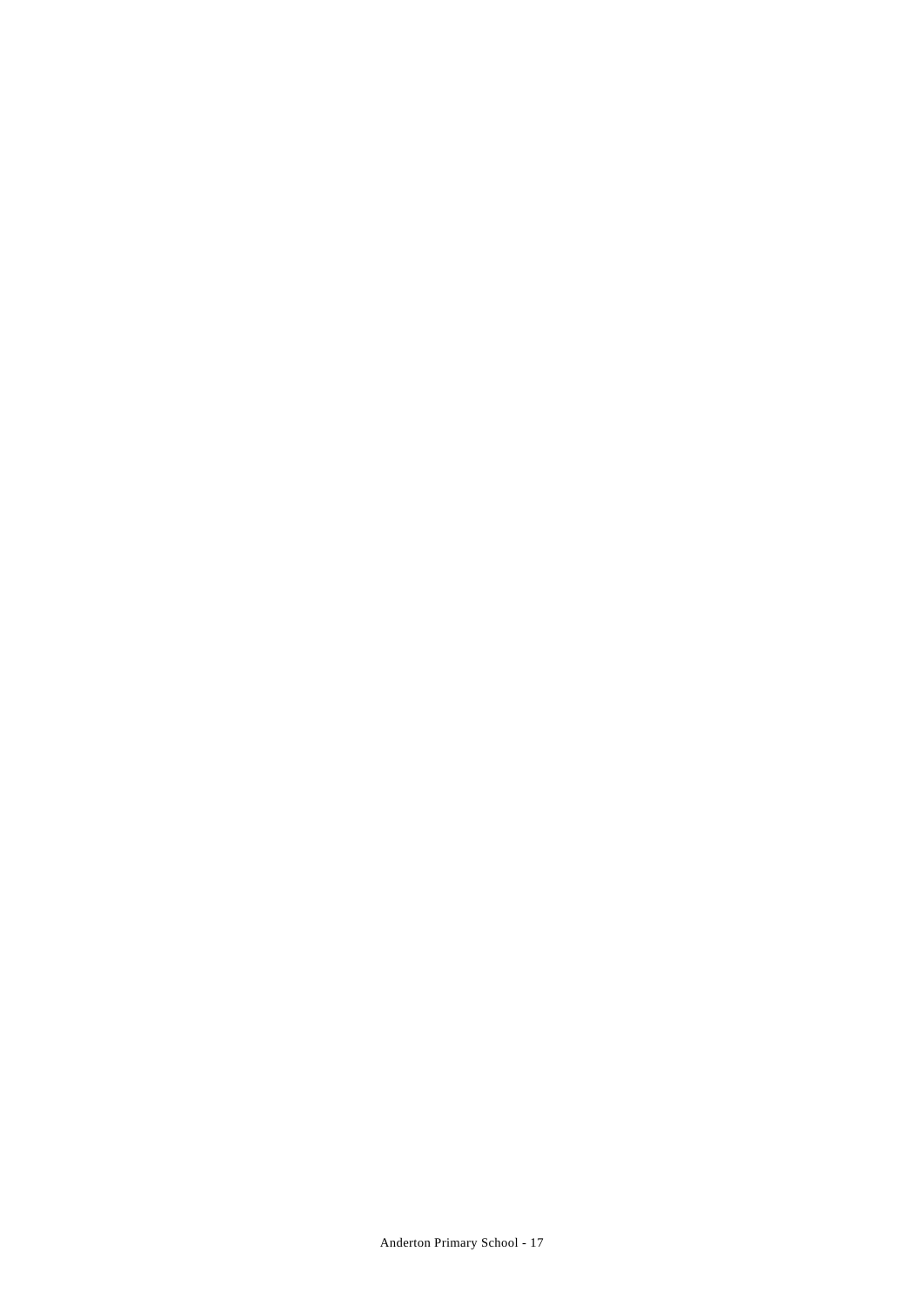#### **PART C: THE QUALITY OF EDUCATION IN AREAS OF LEARNING, SUBJECTS AND COURSES**

### **AREAS OF LEARNING IN THE FOUNDATION STAGE**

Provision for children in the reception class in all areas of their learning is **good**. This is an improvement since the time of the last inspection. The children start in the reception class in the September of the year in which they are five. The children have a **good, carefully managed** induction to school and as a result the children **settle well**.

The inspection took place early in the school year so it is not possible to make judgements about the standards the children will reach by the end of the reception class. Judgements about the proportion of children likely to achieve the goals children are expected to reach by the end of reception year are based on the achievements of pupils who have just started in Year 1. The majority of children are **likely to achieve the goals set for them** in all areas of learning, with a **significant number exceeding** them.

Teaching and learning are **consistently good**. The **effective teamwork** between the class teacher and classroom assistant has a **good effec**t on the children's learning. Working together, the teacher and classroom assistant lead the development of the Foundation Stage well.

#### **Main strengths and weaknesses**

- Good provision in the reception class enables the children to make a good start to their schooling.
- Teaching and learning are good in all areas of learning and as a result the children achieve well.
- The children quickly become independent learners.
- The children have lots of exciting and stimulating activities to do.

- 44. The good provision for the children in the reception class enables them to make a good start to their schooling. The staff use the space and resources available to them creatively to give the children many opportunities to learn through play. The outdoor environment is used well to promote learning throughout a wide variety of areas of learning.
- 45. Teaching and learning are good in all areas of learning. The teacher and teaching assistant work very effectively together and provide focused, supportive learning for the children. They give very good encouragement to the children enabling them to form very good relationships. A good balance of direct teaching and small group work means the children are guided and directed throughout their work. This results in very good levels of interest and as a result the children want to learn, consequently they achieve well.
- 46. The children quickly become independent learners. The adults encourage the children to choose what they want to do and carry out their chosen tasks. The children quickly become active and busy learners who persevere with the activities they have chosen. The children have only recently started school and have quickly become familiar with the class routines. They work with adults and each other in a happy and relaxed manner.
- 47. The children have lots of exciting and stimulating activities to do. A rich variety of well-planned practical tasks, which stimulate learning across all six areas of learning, are provided for the children. The teacher and teaching assistant use the classroom, activity area and the outdoors creatively to provide space for the children to select and complete their chosen tasks. The children have good opportunities to increase their knowledge and understanding and develop their skills through play.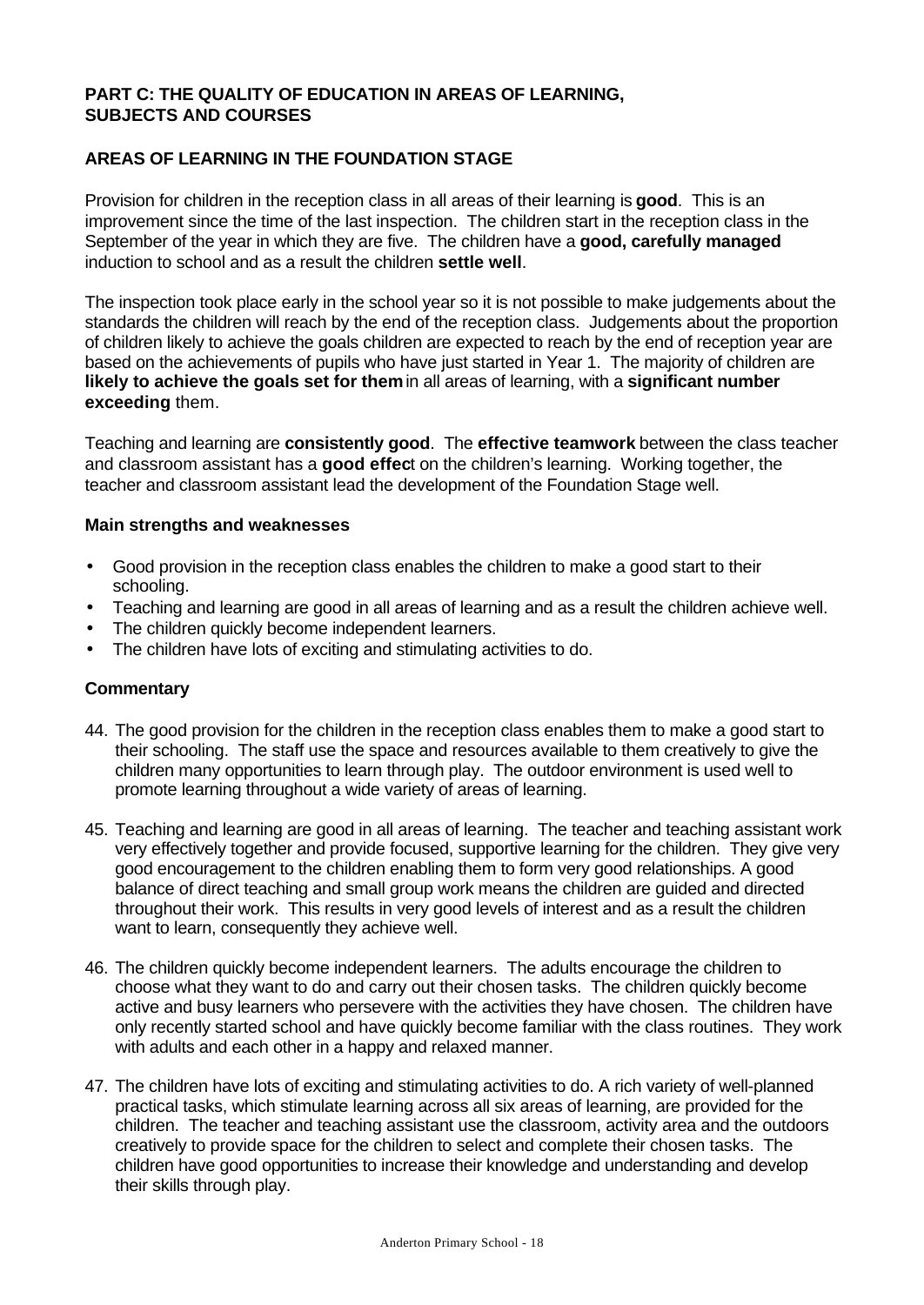### **Personal, social and emotional development**

Provision in this area of learning is **good.**

#### **Main strengths and weaknesses**

- The children are helped to work independently.
- The staff help the children to grow in confidence.

### **Commentary**

- 48. Classroom routines are being quickly established and this enables these young children to settle well into school. As a result of the consistent and positive approach of the staff the children learn to work independently. The children are growing in confidence and developing a very positive attitude to work.
- 49. The children are encouraged by the staff to share equipment, to take turns and to tidy away at the end of sessions. Some children find this very hard especially when the resources the teacher has provided are so tempting to use. In the role-play area the children work happily together and share resources equitably.
- 50. The children sit well on the carpet and listen to the teacher sensibly. The children manage their own coats as they get ready to go outside to play. Lining up for music lessons or lunch is accomplished in a sensible and careful way.

### **Communication, Language and Literacy**

Provision in this area of learning is **good.**

#### **Main strengths and weaknesses**

- The teacher works hard to develop the pupils speaking and listening skills.
- Good use of resources helps the children to learn well.
- There is good teaching of the basic skills of reading and writing.

- 51. Good, carefully structured teaching enables the children to achieve well in their speaking, listening, reading and writing skills. By the end of the reception class, the children achieve the Early Learning Goals set for them. The teacher employs a wide range of strategies to encourage the children to develop their vocabulary and confidence in speaking. For example, the children worked with the teaching assistant recording their versions of *Goldilocks and the Three Bears* on their tape recorder. In this way the children were encouraged to retell the story and also act out the story whilst wearing their costumes. With good levels of encouragement the children enjoyed this activity.
- 52. All the children enjoy stories and rhymes. At present the reception children are particularly engaged by the story of *Goldilocks and also Little Bear and the Porridge monster.* The puppets the class teacher brings to the class engage the children. The children work hard to correct the awful mistakes one of the careless puppets made when he identified the initial sounds of words mostly incorrectly!
- 53. The quality of teaching and learning is good. The teacher has bright attractive books to engage the interests of the children and to encourage them to want to read. Sessions where the children read together as a group are particularly popular and the children are beginning to talk enthusiastically about the stories and what is happening in the illustrations. Writing is displayed in all areas of the class and with lots of writing tables and office equipment this is effective in encouraging the children to write. Writing skills are taught carefully and systematically and it is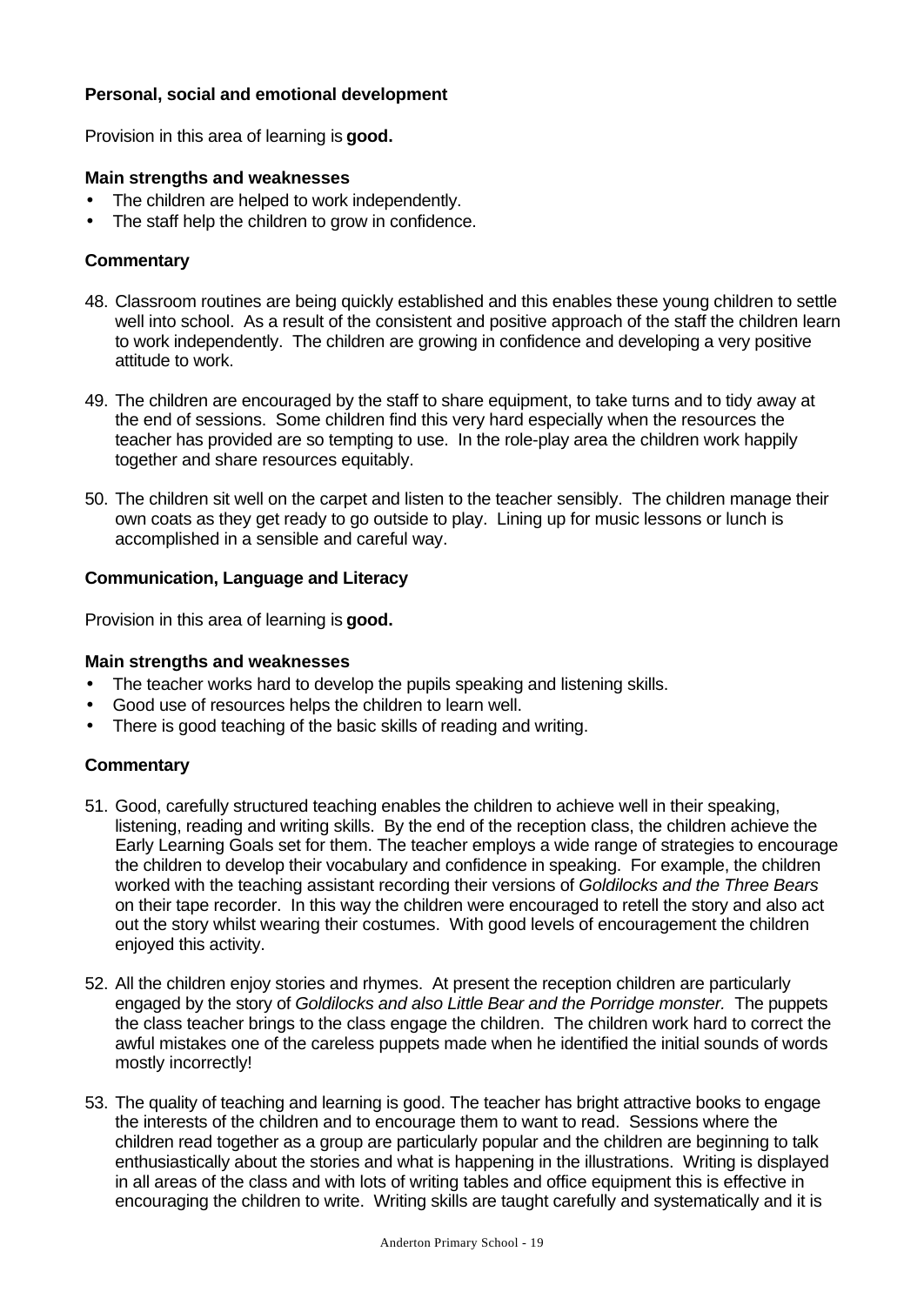clear that, by the end of the reception year, most of the children are able to write their own simple sentences.

#### **Mathematical development**

Provision in this area of learning is **good.**

#### **Main strengths and weaknesses**

• The teacher and the teaching assistant work closely together to promote the children's learning.

#### **Commentary**

- 54. Achievement is good and the pupils reach the Early Learning Goals by the end of the reception year. The staff work with small groups of children well, giving them very individual help. The children enjoy singing counting rhymes and learning how to count, recognise shapes and as a result the children are making good progress in developing their mathematical awareness. The children enjoy working with the tea in the water tray filling the teapots and cups so that they are half-full or full. In this way the children develop their capacity skills.
- 55. The children count to 20 confidently; they know the names of some shapes such as squares, circles and triangles.
- 56. Teaching and learning are good. The teaching assistant introduced the children to a glove puppet who played a shape game with them. They were completely enthralled and so they made very good progress in the lesson. The teacher used the outside area effectively with the children finding different shapes on the playground and in and around the building. The teacher is effective in making good use of a wide range of activities to promote the children's learning and because their activities are at the correct level of demand the children do well and achieve well.

#### **Knowledge and understanding of the world**

Provision in this area of learning is **good.**

#### **Main strengths and weaknesses**

- The children make good use of the computers in the classroom.
- The teacher provides a wide range of activities to intrigue the children.

- 57. The children achieve well and reach the Early Learning Goals by the end of the reception year.
- 58. The teacher ensures an interesting range of activities engages the children. The level of challenge and interest are high and so the children want to find out and are engaged and intrigued. For example, the teacher helped the children to make some porridge. They added milk to the cereal and noted how it changed. They tasted the porridge and then added the '*magic'* ingredient *honey* to decide whether it was better or not. The children used words such as *sweet, tastier* and *sugary* to describe the change in the flavour. In this way the children experience how foods can be altered and changed. The children work happily making models with construction kits and the computer is a particular favourite. The children use the tool kit on the computer to mend and fix fences and buildings and saw and hammer happily. Children use the computers with confidence, using the mouse to identify and move items on the computer screen, for example when deciding whether Ted needs his gloves or his sunglasses. The children work with good levels of concentration.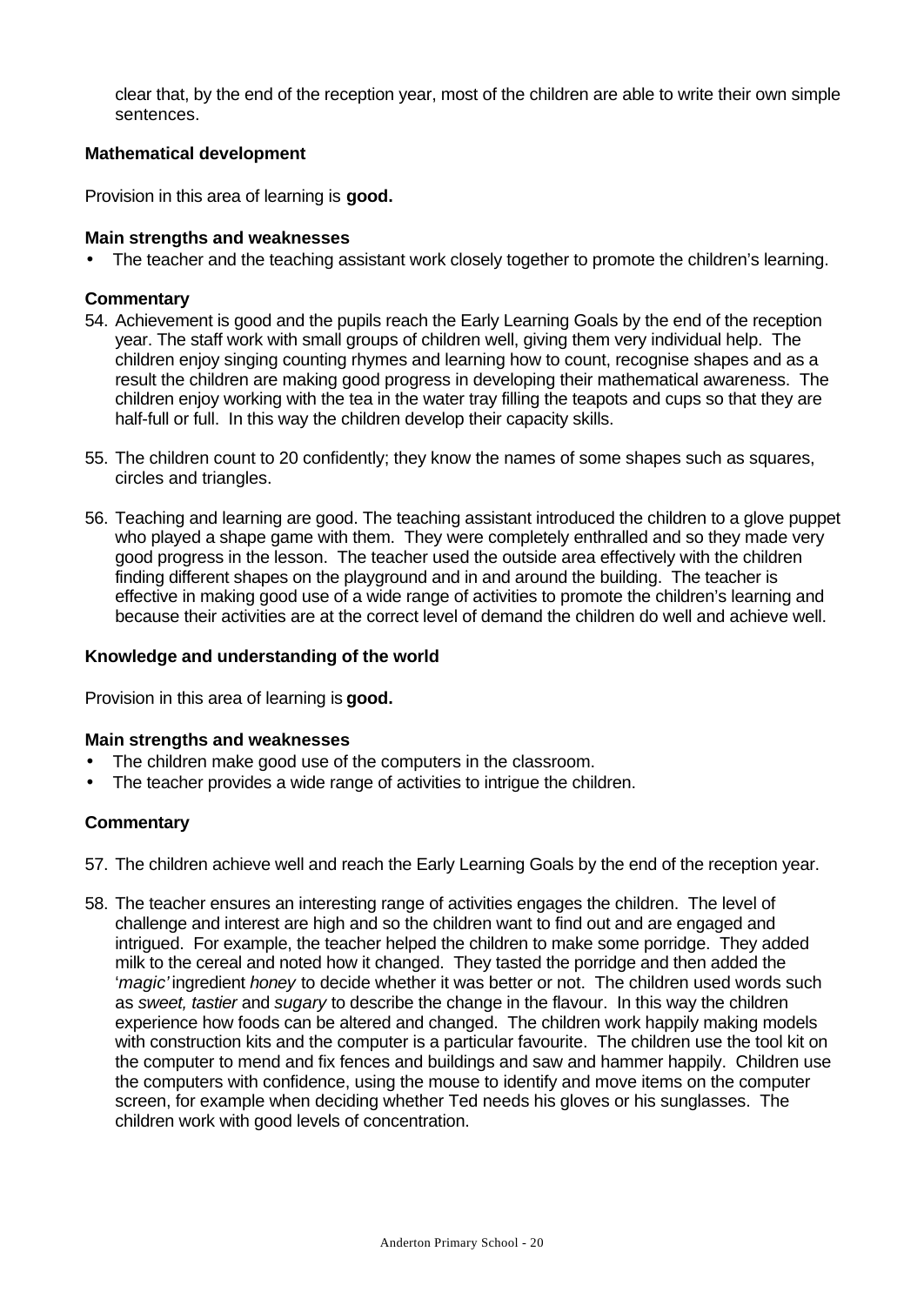#### **Physical development**

Provision in this area of learning is **good.**

#### **Main strengths and weaknesses**

- The teacher makes good use of the outside area to promote learning.
- There are lots of practical activities for the children to enjoy.

### **Commentary**

59. Children move around the classroom and playground with growing confidence. They show an increasing awareness of space for themselves and for others. They play together outdoors to make a train with the teacher and drive to different shapes drawn on the floor. They pedal and push their tricycles along steering them well. They use small equipment with increasing control. For example, as they paint their self-portraits and pictures. They complete jigsaw puzzles and work with different kinds of tactile materials. They work with beanbags and throw them carefully so that they end up in the correctly labelled box, either the square box or the round box. The children use the markings on the playground well and happily play a game of snakes and ladders together with a giant dice. The children have great fun as they learn.

### **Creative development**

Provision in this area of learning is **good.**

#### **Main strengths and weaknesses**

- Role-play is used well by the teacher to develop the children's speaking skills.
- Music lessons are popular with the children.

#### **Commentary**

60. Good teaching and learning ensures the children achieve well. They enjoy a good range of wellplanned art and design and role-play experiences to stimulate their imagination. They really enjoy dressing up as Goldilocks and the bears taking on the roles of these characters. The children retell the story as they act out their roles and enjoy developing their imaginative ideas. The children enjoy painting and often choose to paint. They create bubble pictures and selfportraits. They use a variety of shapes to print, busily designing and making a quilt pattern for baby bear. In music lessons they enjoy singing rhymes, clapping and playing percussion instruments. The children really enjoy their sessions. Because the teaching is good, they show a good level of control when playing their instruments.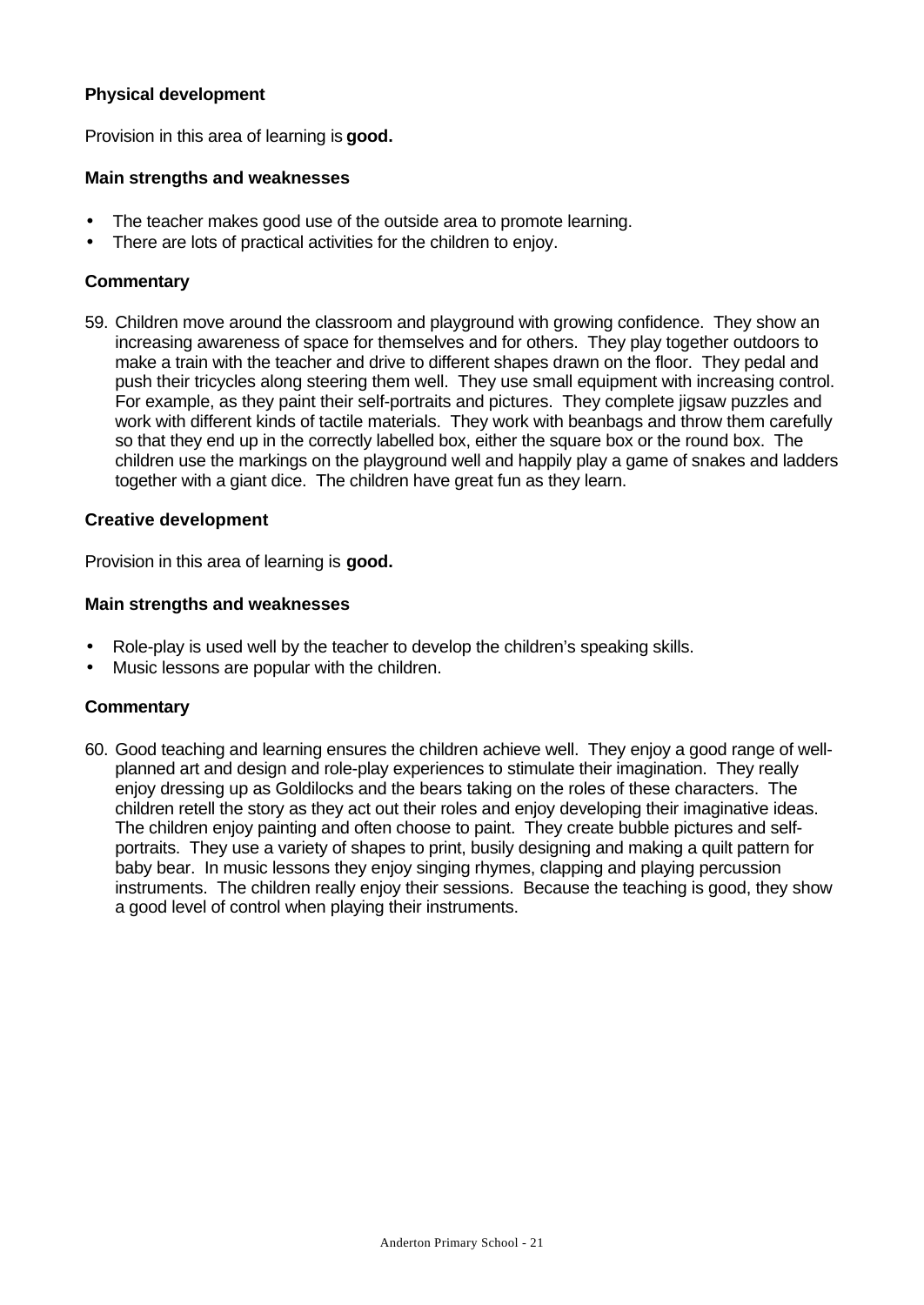# **SUBJECTS IN KEY STAGES 1 AND 2 (YEARS 1 TO 6)**

# **ENGLISH**

Provision in English is **good.**

#### **Main strengths and weaknesses**

- Standards in reading are high throughout the school whereas standards in writing and spelling could be improved further.
- Pupils have very good attitudes to their learning, behaviour is very good and as a result the pupils achieve well.
- Teaching and learning are good.
- Thorough checks of pupil's work enables the teachers to focus pupil learning.
- Effective co-ordination of the subject enables the school to improve standards.

- 61. Standards in reading are high throughout the school whereas standards in writing and spelling could be improved further. There has been satisfactory improvement since the last inspection especially in the numbers of pupils achieving at higher levels. By Year 2 pupils are developing very good skills in reading with higher attaining pupils beginning to read with good expression. Older pupils in Year 6 talk about their favourite books and authors. They regularly visit the local library and talk about the wide genres of books they read. Writing is an area where the coordinator feels there could be still some further improvements. Spelling and to a lesser extent handwriting are both areas the school has identified for further development. At the same time the staff recognise the need to promote and develop writing further. Pupils in Year 2 write letters, spelling is not secure although generally phonetically accurate and print is clear. In Year 6 the pupils' writing is interesting and engages the reader. There is a clear emphasis on improving work and the pupils draft and redraft their work before they produce the finished piece. Handwriting is fluent and joined although there is a lack of consistency in style. Spelling is not always accurate and this detracts from the pupils' work.
- 62. Pupils have very good attitudes to their learning, behaviour is very good and as a result the pupils achieve well. The pupils work hard with their tasks and demonstrate very good levels of independence and endeavour. When they work together in-groups they listen to each other's ideas and suggestions and value these contributions. They enjoy their work and strive to complete the work set for them; as a result they achieve well. Speaking and listening skills develop well throughout the school. Pupils are keen to answer the teachers' questions and give their views and thoughts.
- 63. Teaching and learning are good. Teachers place a high emphasis on the teaching of reading and this is clearly reflected in the standards the pupils achieve. Learning objectives are generally shared with the pupils at the beginning of lessons and so learning is focused. Pupils have individual targets for improvement. Pupils work is marked well and generally informs the pupils what they need to do next. It is clear that the teachers motivate pupils well and there is a commitment in the school to review teaching styles and approaches to better match how pupils learn. Pupils of all levels of ability are thoroughly involved in lessons.
- 64. Thorough checks of pupil's work enable the teachers to focus pupil learning. The school has good checks on how the pupils are doing and these are effective in helping the teachers to plan their work. As a result each pupil is catered for and activities are well matched to their needs. Additional help is also quickly targeted to those pupils who would benefit from this help. Pupils are beginning to make good use of the computers to aid in the drafting and redrafting of their work. This is a developing feature of learning.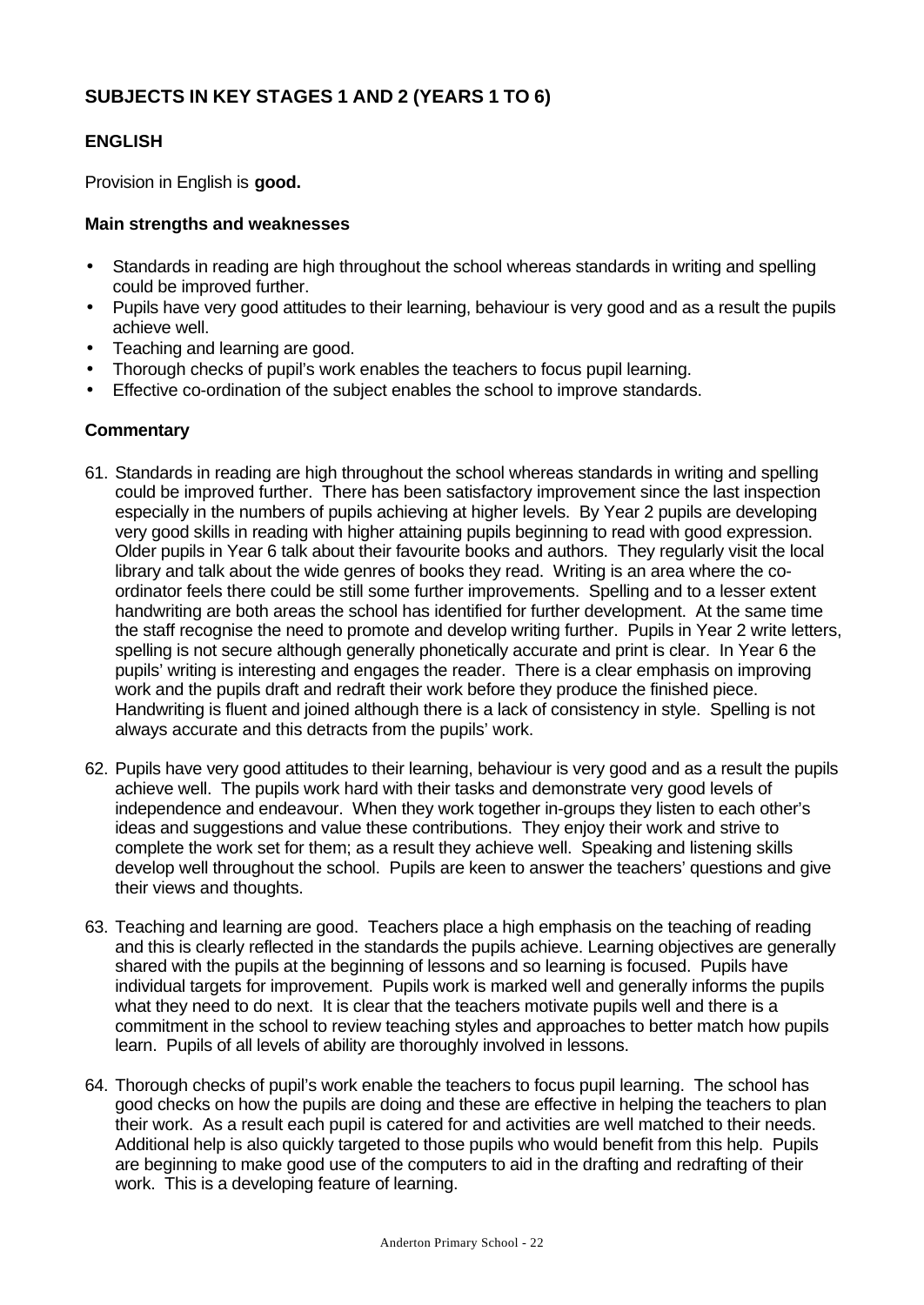65. The effective leadership of the subject is enabling the school to bring about improvements. For example, the *Dads and lads* initiative and *book buddies* are all areas where additional input is bringing about improvements in a highly positive environment. The co-ordinator has a clear grasp of standards, strengths and areas for development in the subject.

# **LANGUAGE AND LITERACY ACROSS THE CURRICULUM**

66. Literacy is supported well through other subjects, for example in science when the pupils record the findings of their experiments. Younger pupils in Year 2 talk about their favourite lessons, they speak enthusiastically about their enjoyment of numeracy lessons and how they have been drawing shapes on the computers. Older pupils find information from the Internet about mountains and then produce a written profile of the mountains they have studied.

# **MATHEMATICS**

Provision in mathematics is **good.**

### **Main strengths and weaknesses**

- Standards in mathematics are high throughout the school. Pupils have good number skills.
- Teaching and learning are good.
- Pupils achieve well because they enjoy learning. They have very good attitudes to learning and their behaviour is very good.
- The teachers assess work carefully and have a good knowledge of the pupils' strengths and learning needs.
- Good leadership has resulted in improvements in standards. By recognising that pupils need to further improve their ability to use and apply their knowledge to solve problems, the school is responding effectively to an area for improvement.

- 67. Good standards in mathematics are achieved because teaching and learning are good. Teachers know their pupils well and so plan and organise lessons that meet the needs of individual pupils. So they achieve well and make good progress. The good support given by teachers and teaching assistants makes a strong contribution to pupils' learning because the one-to-one guidance they give helps the pupils to think through how they need to tackle their work and be successful.
- 68. Number skills are good because teachers teach the basic skills of numeracy well. Pupils say that they enjoy mathematics, even though it is sometimes hard, because the teachers make it interesting. Lesson observations show that the pupils find the teaching and learning activities in lessons enjoyable and that they respond well to the challenge of demanding activities.
- 69. The subject co-ordinator has effectively led the drive for improvement. By identifying key areas of learning that need to be targeted she has helped to improve teaching. This is because teachers have a clear understanding of which aspects of their mathematics the pupils need most help with. Similarly, they know what the pupils are confident in and so they can place greater demands on their learning in these areas.
- 70. An aspect of learning identified by the school as something that they need to improve is the use and application of mathematical knowledge to solving problems. To achieve greater success in this area, teachers are helping pupils to identify the strategies they need to use to apply their knowledge to a mathematical problem. This good practice will help pupils to be as competent in their use of mathematics as they are in, for example, their number skills.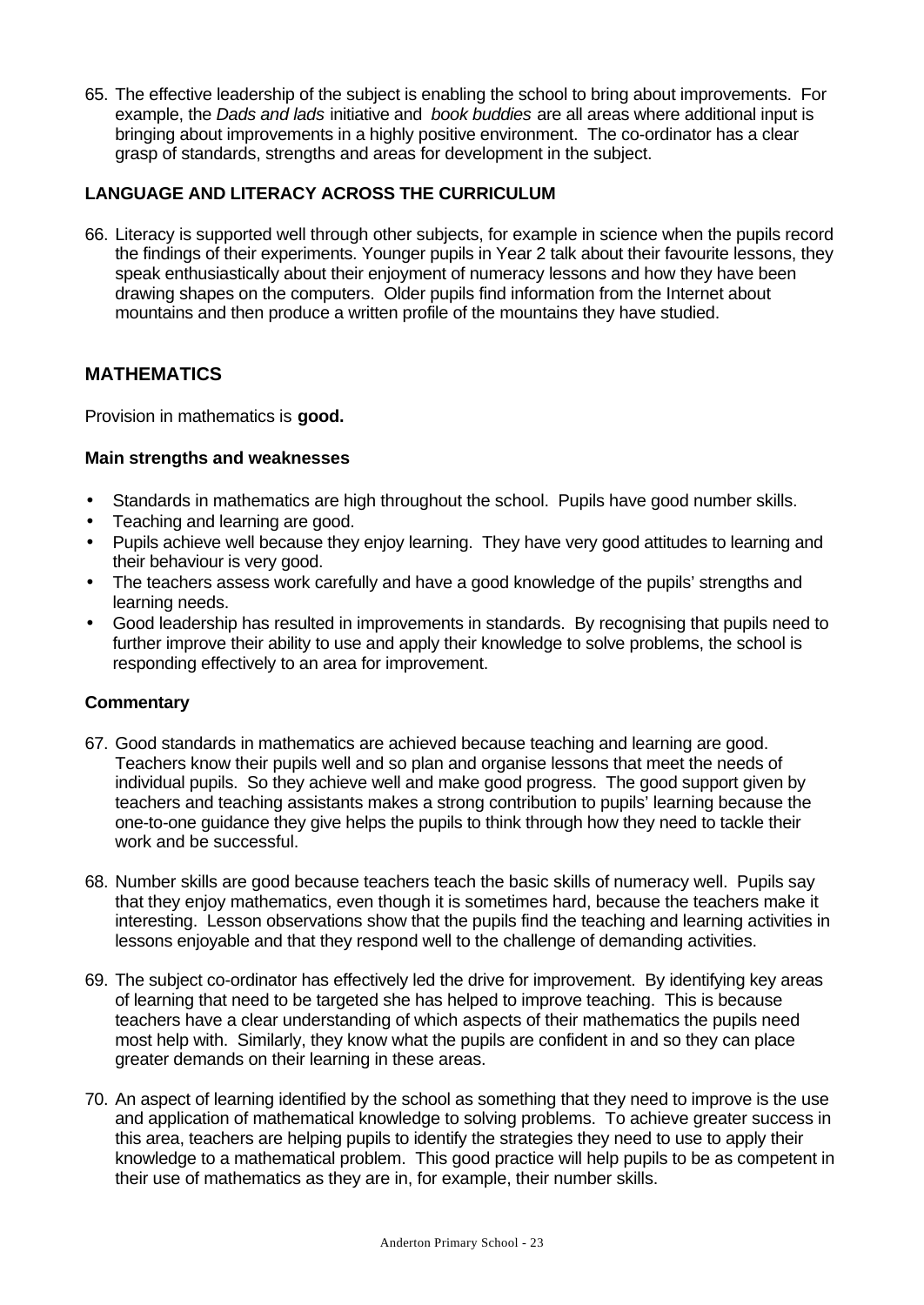### **Mathematics across the curriculum**

71. There is good use of mathematics in other subjects. In the years 1 and 2, pupils use pattern and repeating shapes in art and design that shows their understanding of sequences. In creative work they sort shapes and make sets of objects to show their understanding of grouping according to different properties. Older pupils use tables of results and data in geography and science, for example. They make measurements of temperature and other information that needs to be accurately recorded. These good opportunities help them to see the importance and practical relevance of number and mathematics in everyday and working life.

# **SCIENCE**

Provision in science is **good.** Science was not a focus subject for the inspection so too few lessons were seen to judge the quality of teaching. Inspectors made use of assessment data, discussions with staff and pupils and an analysis of pupils' work to confirm the school's judgement on provision.

#### **Main strengths and weaknesses**

- Pupils achieve well and attain standards above the national average in the national assessments at the end of Year 2 and Year 6.
- The subject is well led. The co-ordinator monitors teaching and learning well and has clear, achievable targets in the subject improvement action plan.

#### **Commentary**

- 72. By encouraging children to be inquisitive and interested in the world around them in the Foundation Stage, the school prepares the Reception children well for discovery learning through investigation. This philosophy is carried through the school so that pupils in Years 1 to 6 show a high level of interest in learning from, and about, science. Their work in books and displayed around the school shows that they have a good knowledge of scientific facts and principles.
- 73. Pupils' investigations and experiments show that they make deductions and hypothesise thoughtfully, then test their ideas with good consideration for any factors that may influence the outcome of their tests. So, they learn the principle of testing fairly in order that findings can be accurate.
- 74. Pupils' work shows that they develop good, varied skills of presenting their findings, for example using diagrams, tables and flow charts. So, their work is presented logically, clearly and neatly. They learn, therefore, the important disciplines of being scientific in the method of their enquiries and systematic in their presentation of the conclusions they reach.
- 75. Good leadership of the subject means that it is carefully monitored. When new staff join the school, they have good support and guidance from the subject co-ordinator to enable them to teach science effectively. Systems for regularly assessing the standards achieved are well established. All staff know that they are expected to assess units of work as they are taught. This provides up-to-date information about how well pupils are doing against the levels expected for their age. The data collected confirms the high standards seen in the results of national assessments gathered from tests in Year 6.

# **INFORMATION AND COMMUNICATION TECHNOLOGY**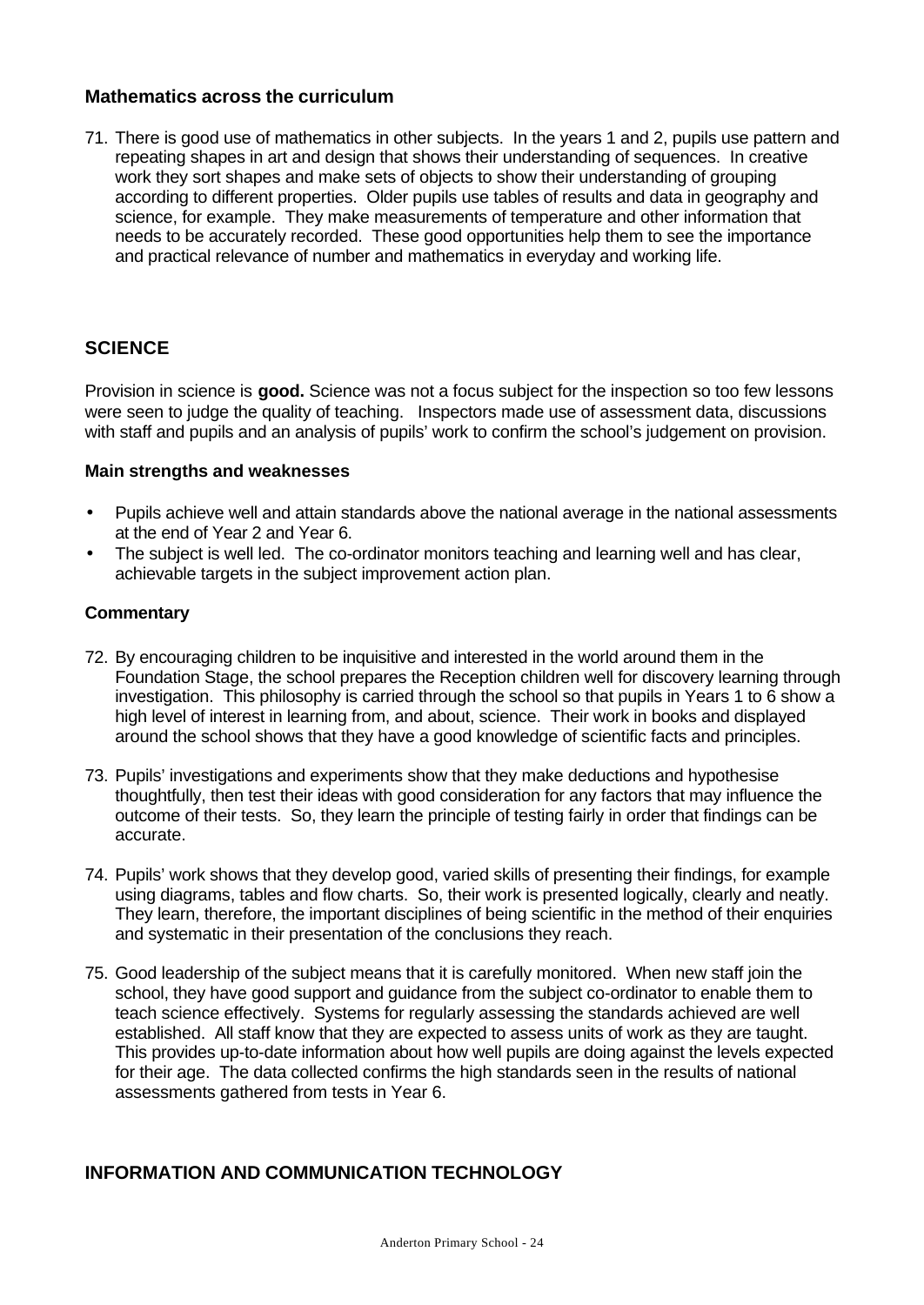Provision in information and communication technology is **satisfactory.**

#### **Main strengths and weaknesses**

- Standards are at the levels expected by the end of Years 2 and 6.
- The improvement in standards has been satisfactory since the last inspection, while the improvement in resources and the subject knowledge of teachers has been good.
- All staff are enthusiastic about the teaching of ICT. They are committed to developing their own skills to make best use of the improved resources.
- The location and size of the computer suite does not allow whole classes to use it together.
- The newly designated co-ordinator is keen, enthusiastic and effective in her leadership of improvement.

### **COMMENTARY**

- 76. Standards are at the levels expected by the end of Years 2 and 6. Pupils make a good start with their ICT learning right from the start in the reception class. Here they become familiar with the computers and they quickly gain in confidence as they use them. They make steady progress and achieve satisfactorily throughout Years 1 and 2. Pupils enjoy using the computers, including the floor robot. They talk about their learning knowledgeably. In Years 3 and 4 the pupils learn to use different fonts and how to change the size and colour of their text. The older pupils talk about the books they are making on the computers for their *book buddies* and show how they can use animation and add buttons to link to another page. Satisfactory progress and achievement is apparent from Years 3 to 6.
- 77. There has been satisfactory improvement in standards since the last inspection. Good improvement is seen in the development of better resources, the quality of teaching and the curriculum provision. The school now has a comprehensive set of plans for the teachers to use and statutory requirements are fully met. The additional resource of the computer suite is also having a beneficial impact upon the standards the pupils are achieving.
- 78. All staff are enthusiastic about the teaching of ICT. The teachers valued their national training. They felt that it had been particularly useful and had developed their skills. As a result their selfconfidence has increased significantly. Teaching and learning are consistently good. The teachers prepare their lesson carefully and use appropriate technical language. They give good praise and encouragement to the pupils and as a result the pupils do well in lessons.
- 79. The location and size of the computer suite does not allow whole classes to be taught together at one time. The suite is small but well resourced. The teachers are managing the use of the suite well and it is making a positive contribution to the standards the pupils are achieving.
- 80. The newly in place co-ordinator is keen, enthusiastic and effective in her leadership of the subject. She has identified clearly the strengths in the subject and the areas for development. She feels that the staff are keen and enthusiastic and that the subject is well placed to move forwards. The school recognises that resources will need to be improved still further to maintain and develop the positive start the school has made.

# **INFORMATION AND COMMUNICATION TECHNOLOGY ACROSS THE CURRICULUM**

Teachers throughout the school are making increased use of ICT to support the pupils' learning in other subject areas. The subject co-ordinators have been looking at software to support their subject areas. For example, the science co-ordinator has recently obtained software to help the older pupils' learning in science. Pupils have good opportunities to use the computers in the classroom to investigate aspects or complete work in other subjects. For example, the pupils use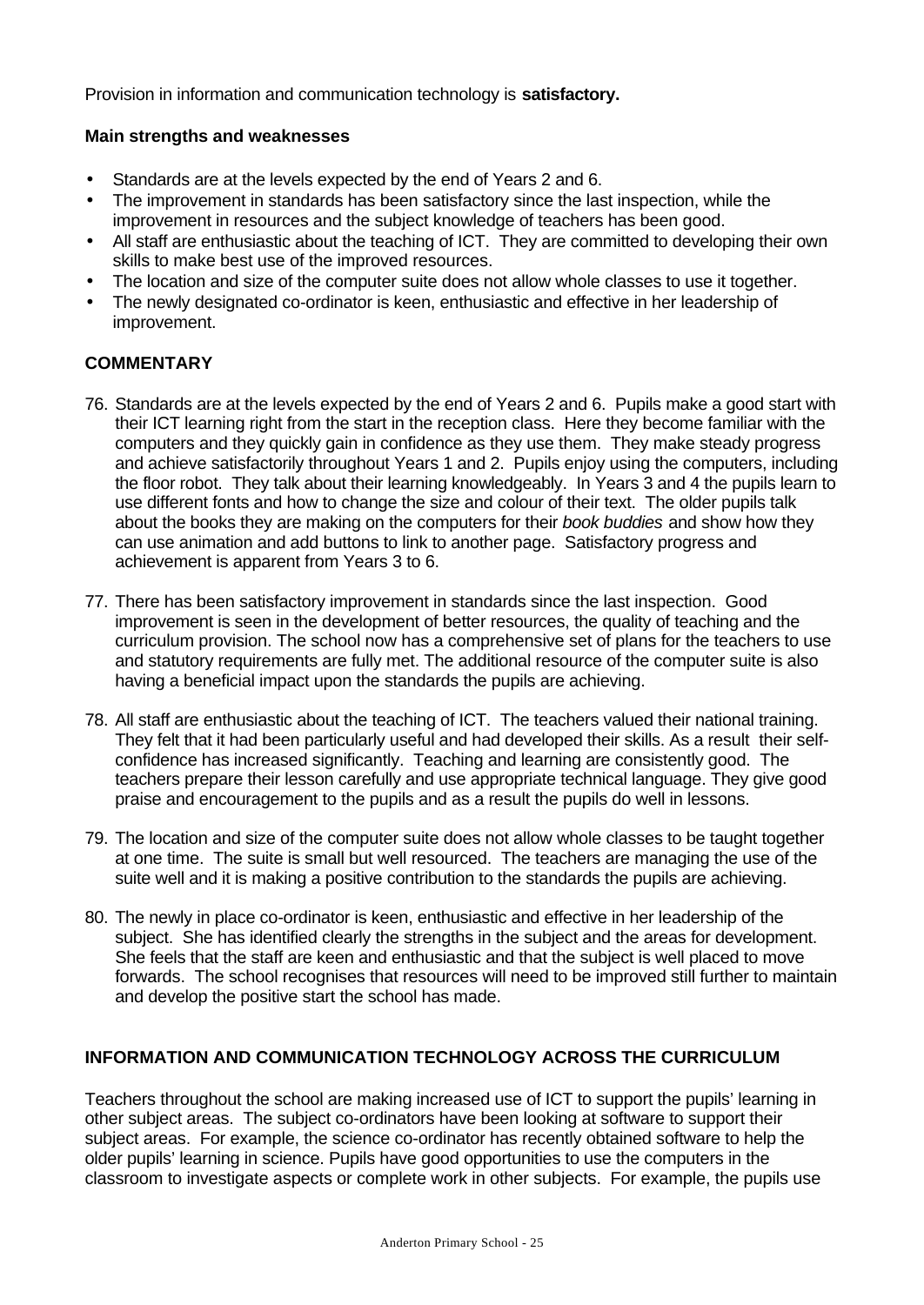the computers to draft and redraft their work in literacy lessons and in design and technology the pupils use control boxes to improve the way their fairground models work.

# **HUMANITIES**

Provision for Religious Education is **good. Statutory requirements are met.**

It was not possible to observe any lessons or to gather enough evidence in history and geography to enable the inspection team to make a judgement about overall provision in these subjects. Evaluations of the pupils' work and discussions with staff and pupils show that **standards are good.** All pupils are enthusiastic about learning. Their enjoyment of geography and history was evident from the work seen and from discussions with the pupils.

#### **Main strengths and weaknesses**

- Standards are good in religious education, history and geography, as evidenced by the quality of work seen and the monitoring information provided by the subject co-ordinators.
- In the few lessons seen to validate the judgement that provision for religious education is good the teaching and learning were also good.
- The work seen in pupils' books and displayed around the school shows that pupils experience a good range of learning opportunities in history and geography. These opportunities encourage good enjoyment of learning and an interest in research and discovery.
- Enrichment of the humanities curriculum, such as through visits and visitors, engages the pupils and encourages their interest, so they achieve well.

- 81. The locally agreed syllabus for religious education (R.E.) is used well by all staff as the framework from which to plan their lessons. Statutory requirements to provide religious education are met and work shows that standards are good.
- 82. The R.E. subject co-ordinator has a keen interest in developing and improving religious education in the school. Although this is her first experience of leading a subject she feels that she has good support and encouragement from the senior leadership team to enable her to achieve the goals in her subject action plan. This shows that the senior leadership of the school is effective in developing the skills of less experienced colleagues.
- 83. The school values the importance of geography and history and the contribution that these subjects make to pupils' learning skills. By providing rich opportunities for research and discovery, within and beyond the classroom, the school gives its pupils a wealth of interest that engages them well in learning. This is seen in the good quality of work they produce in their exercise and topic books and for displays around the school.
- 84. Discussion with the subject co-ordinators shows that they have worked conscientiously to provide schemes of work and other guidance that enable teachers to plan for effective teaching and learning.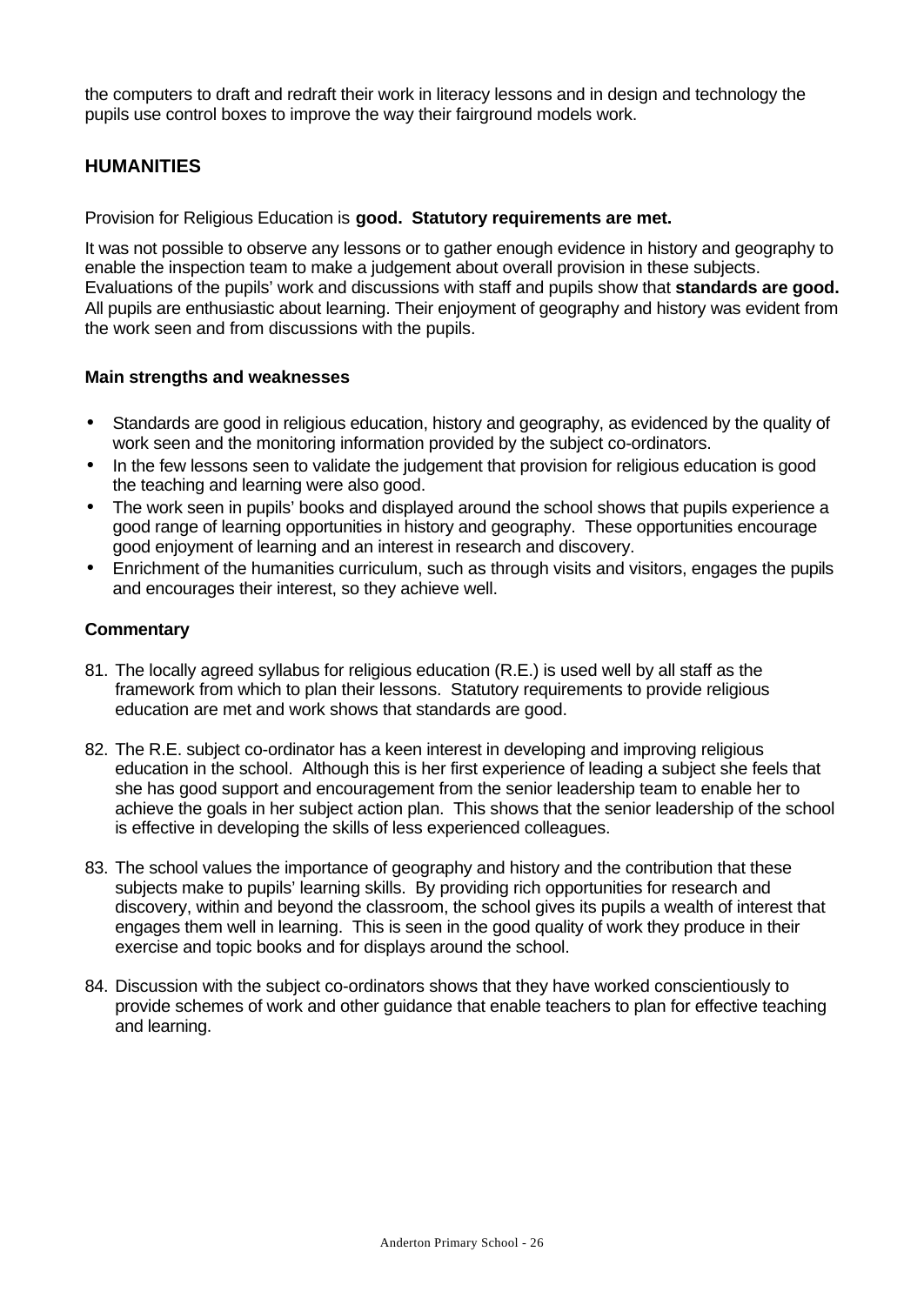# **CREATIVE, AESTHETIC, PRACTICAL AND PHYSICAL SUBJECTS**

Standards are **good** in these subjects. The inspectors did not have sufficient opportunity to gather enough evidence to make any overall judgements about provision. Although no teaching was seen in art and design, music, design and technology or physical education, by talking with staff and pupils and by looking at the work around the school, inspectors were able to confirm the judgements about standards made by the subject leaders.

#### **Main strengths and weaknesses**

- All subjects are well planned and led.
- There are good opportunities to enrich pupils' learning through links with the community and outside agencies.

### **Commentary**

### **Art and Design**

85. The teachers throughout the school work effectively to develop the pupils artistic ideas. They have a good curriculum, which gives good guidance and supports their work. The pupils develop their skills systematically and produce some effective pieces of work. Recently the pupils have worked with a visiting artist and designed and made a mosaic. This beautiful mosaic is displayed in the entrance to the school and has as its title the school aspiration *A good start for a better future.* The pupils study a range of artists and paint expressively in response to a range of stimuli. For example, the pupils have created their own portraits after studying a variety of artists work. The art club began as a way to develop the talents of those pupils identified as gifted and talented and quickly became open to all pupils. The pupils enjoy their art and design lessons the older pupils particularly enjoyed their work in drawing people in action. They found this activity very hard but found the results of their work very rewarding.

#### **Design and Technology**

86. There is a clear emphasis throughout the school in the design and making process. The pupils are encouraged to make sensible designs for their products and to work out how they are to be made and what they are going to use. They study a range of techniques and work out which are the best for the product they are making. For example, in Year 3 the pupils have worked with pneumatics to see how they work and what effects they can produce. Armed with this knowledge the pupils then designed their moving monsters deciding whether their eyes or mouths were to move. The older pupils in Year 6 speak enthusiastically about their project of designing and making a pair of slippers. Younger pupils in Years 1 and 2 make puppets and moving pictures in their lessons. Evaluations of their products enable the pupils to critically reflect upon the materials and the fastenings they have used.

#### **Music**

- 87. The pupils experience a well-balanced programme of musical activities. The Year 2 pupils spoke about the good opportunities to listen to a wide range of different music and also played musical instruments. They particularly enjoy singing and spoke enthusiastically about their music lessons. They enjoyed singing songs, clapping rhythms and a pulse beat. They sing in parts and as an echo, answering another singing group. The Year 6 pupils spoke enthusiastically about their music lessons, they had a very clear understanding that they were expected to improve their performances as their learning progressed.
- 88. The pupils are involved in many enrichment activities including a visit to a children's concert by the Liverpool Philharmonic Orchestra and a visit to the school of the Lancashire Music Ensemble. The Year 6 pupils have worked with a songwriter during a song-writing workshop and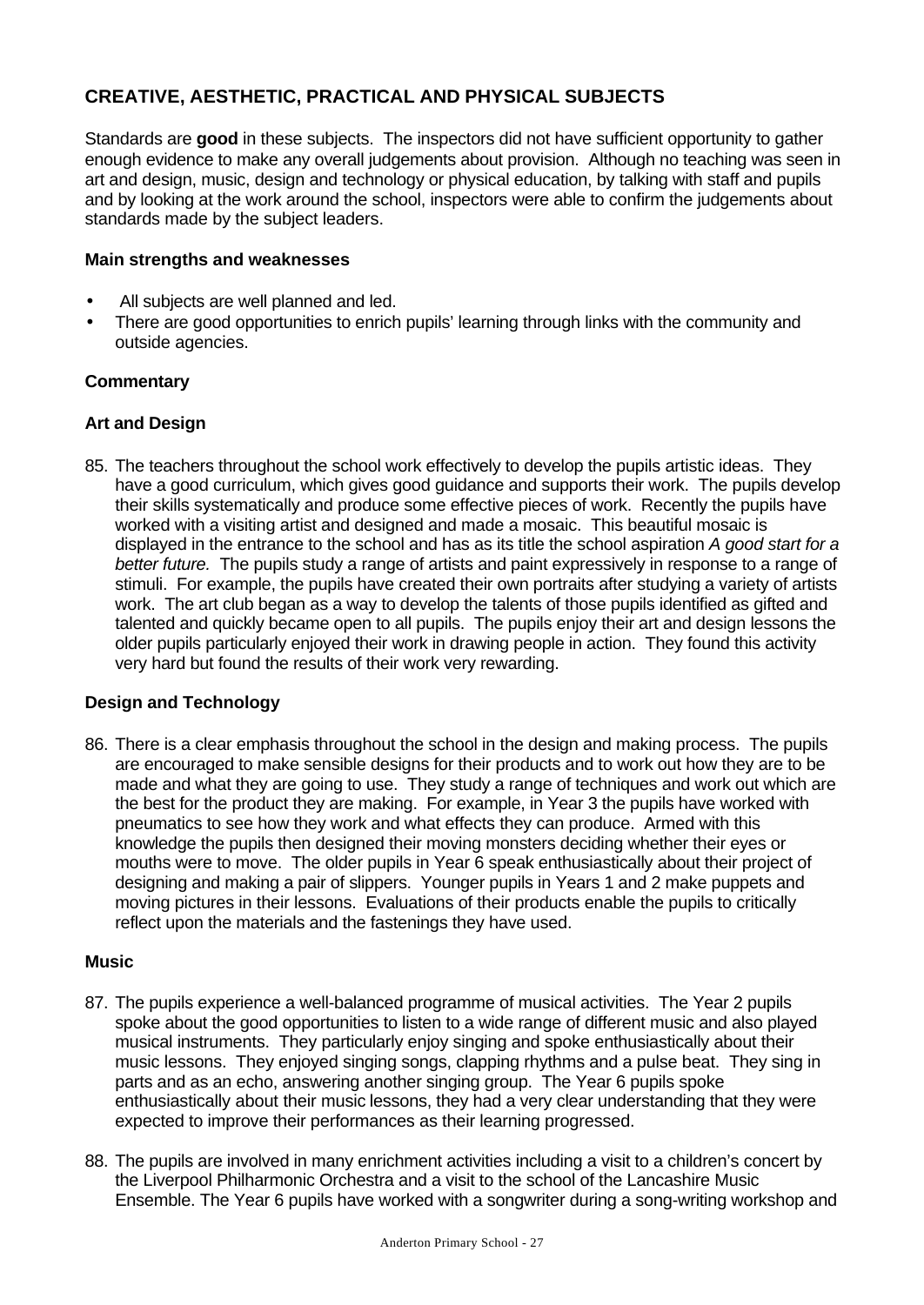recorded their song onto a CD-ROM. There is a recorder group in school and the pupils regularly sing at a local supermarket at Christmas.

#### **Physical Education**

89. The curriculum for physical education is well planned and provides a wide range of interesting activities, such as through gymnastics, dance and sport. The recently appointed subject leader has been given good guidance and support from the leadership team on how the subject can be developed. He takes this responsibility seriously and has worked well to extend the opportunities that the school provides, such as through links with community sports agencies. As a result, pupils benefit from the expertise of specialists in sports, which promotes high levels of interest in sport and good achievement.

# **PERSONAL, SOCIAL AND HEALTH EDUCATION AND CITIZENSHIP**

Provision in personal, social and health education and citizenship is **very good.**

#### **Main strengths and weaknesses**

- All staff positively reinforce very good attitudes. Parents welcome and value the school's approach to supporting their children's personal and social development.
- Work towards achieving the 'Healthy Schools' award is having a positive impact on the pupils' awareness of the need to care for their physical well-being.
- The pupils' social awareness is developed very well through their involvement in community activities and through fund raising for local, national and international charities.

- 90. The school has very clear strategies for working in partnership with parents to help pupils to develop very good social and personal skills. The role models provided by adults in the school, the quality of concern and care shown to the pupils and the encouragement for pupils to see their school as one big family creates a very positive ethos.
- 91. Pupils develop mature attitudes as they progress through the school. They learn to be active and responsible members of their school family, to watch out for the needs of others and to seek ways to help those who need it. Discussions with older pupils show that they have a very real sense of their responsibilities as individuals within a larger group of people. It is clear that they are learning to have a wider sense of moral and social responsibility as well as beginning to take responsibility for their personal needs and development.